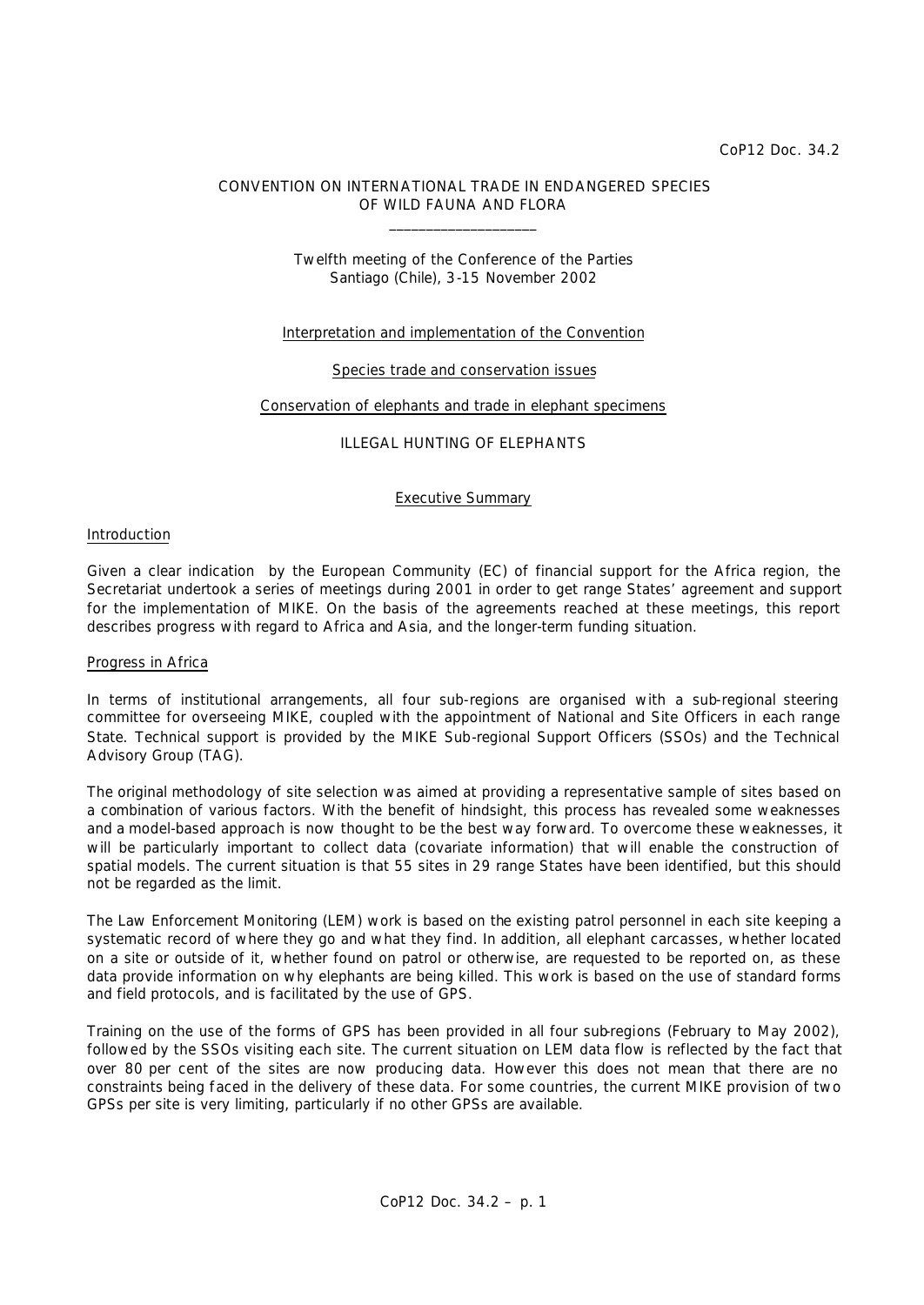Aerial counting methods have been used to estimate elephant populations for a considerable number of years. The approach to estimate forest populations has been based on ground surveys, using dung count methods. However work undertaken under the MIKE pilot project in central Africa and by Conservation International in Ghana (1999-2001) has lead to improvements in the methodology so that the results are now in line with the confidence levels, variance and standard errors of aerial surveys.

However it is worth stressing that whilst an aerial survey can be done in a matter of days or a week or two at most, forest surveys are likely to take at least four to five months. This has institutional and financial implications, which will need to be discussed with the range States over the next 12 months. In the meantime much needed support is being provided by USFWS, CEPF, WCS and WWF. It is therefore anticipated that a population survey will have been achieved in almost every site by the end of 2003.

It is very important to have a standardized data reporting system in place, since this will greatly affect what can and will be done with the analysis of the data. The data analysis inter-relationships that MIKE will be particularly addressing are, population trends, patterns of effort, patterns of illegal killing and patterns of influencing factors. The development of the database is being done, using the principles set out in the main report. The main report also highlights the importance of spatial data for the analysis of law enforcement data and population survey data.

A Microsoft Access database is therefore being developed which facilitates data entry, management and retrieval and whish will be linked to Arcview 8.1 to facilitate the analyses required. This will be available to the Site Officers in a computer system that is being provided at each site together with appropriate training. A similar arrangement will be available for the National Officers, Sub-regional Support Officers and the Central Coordinating Unit (CCU). An illustration of the output and analysis that this system will provide is provided in a table, as is a list of possible influencing factors.

In September 2002, the basic structure, tables and relationships of the site-level database had been developed in harmony with the data collection forms and planned analyses. The appropriate queries to generate the monthly and annual reports and the reports themselves are under development. Database outputs will include tabular summaries of protection effort and results of patrolling, and an illustration of a "catch/effort" analysis that provides indicators of illegal activities both in space and time. This process will be facilitated as a more comprehensive data set becomes available.

The current funding for Africa is provided under a project agreement between the CITES Secretariat and the European Commission. However a condition of this agreement is that the EC will only provide 66.85 per cent of the approved budget. There has been a need to obtain the remainder under a matching fund arrangement. This has been achieved thanks to contributions from the Governments of Belgium and of Japan, the Critical Ecosystem Partnership Fund, the US Fish and Wildlife Service (AfECF), the range States, the Environmental Systems Research Institute (ESRI), GTZ and UNESCO (World Heritage).

## Progress in Asia

It was not until April 2002 that fund-raising for Southeast Asia could be focussed on. However the United States Fish and Wildlife Service has now approved funds and the Critical Ecosystem Partnership Fund is actively considering the provision of funds to get MIKE started in this sub-region*.* The Wildlife Conservation Society has also agreed to help collaborate with implementing MIKE, especially with regard to assisting training, facilitating field work and developing practical monitoring techniques adapted to Southeast Asia needs.

During the latter part of 2002 and early 2003, the MIKE Director will undertake travel to the south Asia range States to discuss the possible approach to and implementation of MIKE in that sub-region. This will help guide efforts that will be required to obtain funding.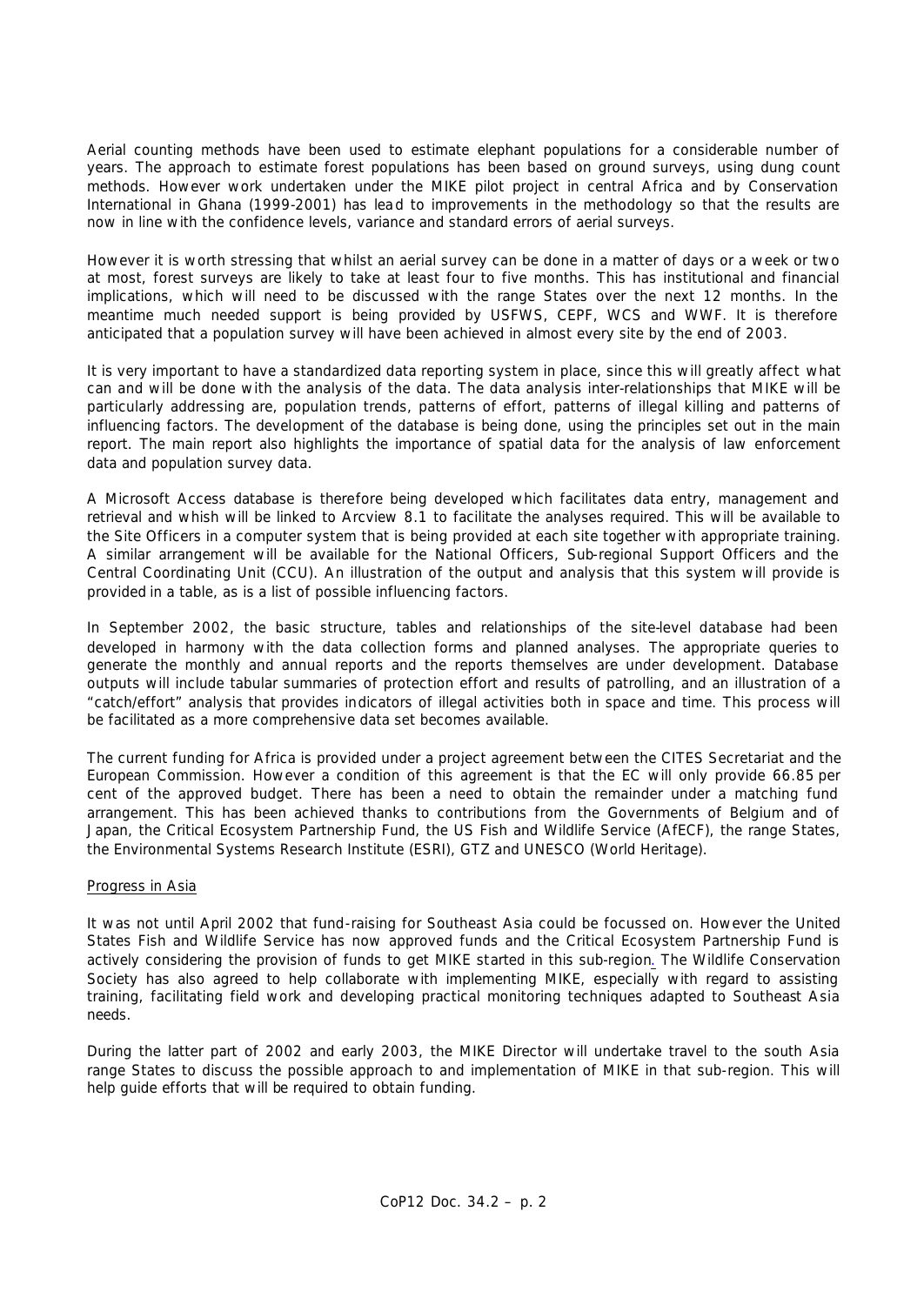## Longer-term funding

It is the aim of the MIKE programme to endeavour to provide 10 years of support, so that at the end of the support period, each range State will have had the opportunity to develop a sustainable monitoring programme supported by its own recurrent budget.

For Africa, the current 18-months' EC support is due to end in April 2003. However recent discussions with the European Commission indicate its willingness to support MIKE in the longer term. It is therefore currently determining which funding instrument would be the most appropriate for submitting a project proposal.

However it is highly unlikely that the new funding could be approved in time for a smooth transition in May 2003. It is therefore realistic to acknowledge that a bridging period of probably 12 months will be required, if MIKE is to maintain continuity. Ii is projected that this bridging period will require a financial supplement of approximately USD 1 million.

For Asia, the longer-term funding will be sought during 2003.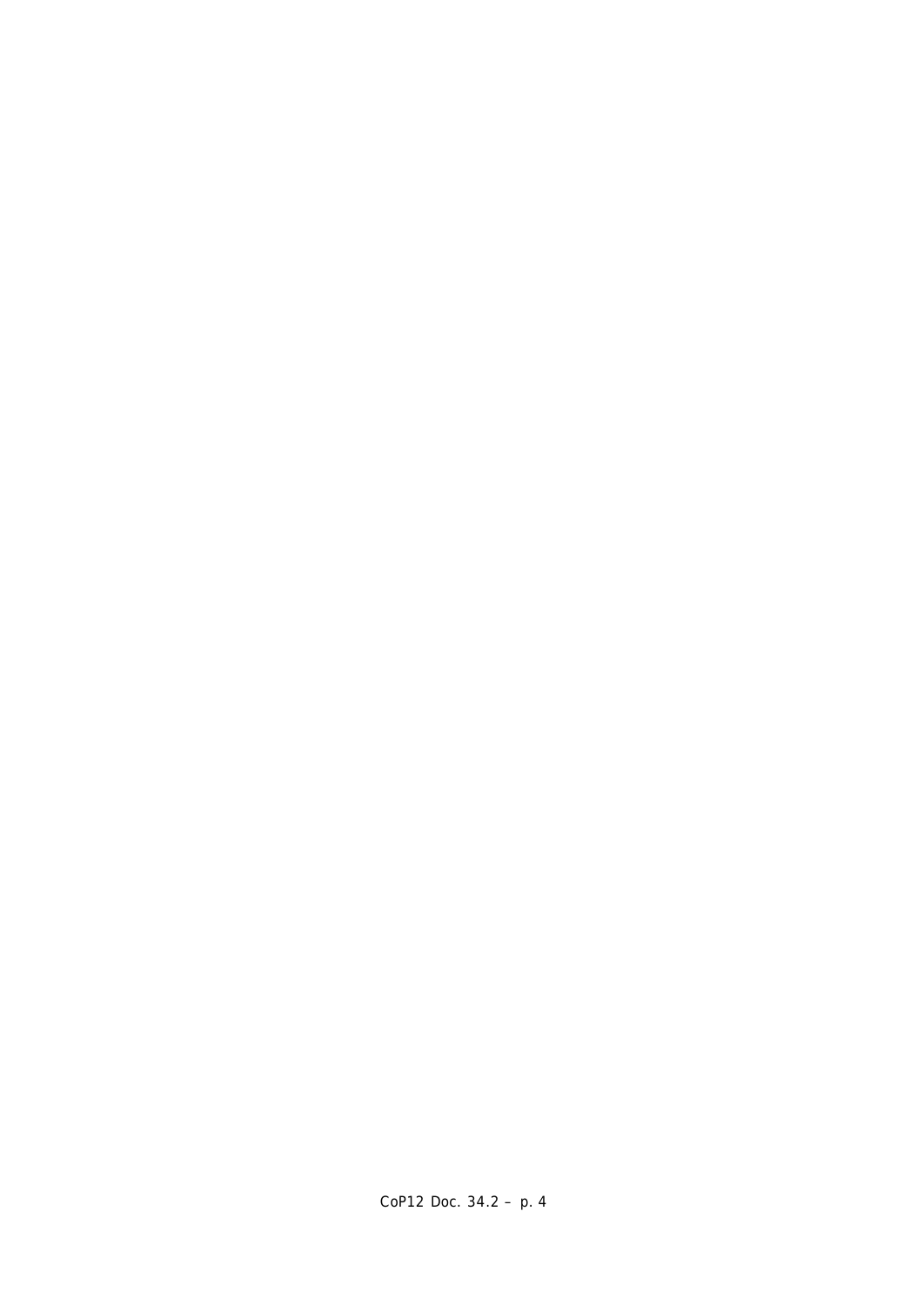## Main report on the monitoring of the illegal hunting of elephants (MIKE)

## 1. Requirement for progress report to CoP12

Resolution Conf. 10.10 (Rev.) states that the system known as MIKE, established under the supervision of the Standing Committee, shall continue and be expanded with the following objectives:

- *i) measuring and recording levels and trends, and changes in levels and trends, of illegal hunting and trade in ivory in elephant range States, and in trade entrepots;*
- *ii) assessing whether, and to what extent, observed trends are linked to changes in the listing of elephant populations in the CITES Appendices and/or the resumption of legal international trade in ivory;*
- *iii) establishing an information base to support the making of decisions on appropriate management, protection and enforcement needs; and*
- *iv) building capacity in range States.*

The Resolution goes on to state in its Annex 2:

*The CITES Secretariat will request/subcontract technical support from appropriate experts, with advice of the TAG, to:*

- *a) select sites for monitoring as representative samples;*
- *b) develop a standardized methodology for data collection analysis;*
- *c) provide training to designated officials in countries with selected sites and to CITES Management Authorities of elephant range States;*
- *d) collate and process all data and information from all sources identified; and*
- *e) provide a report to the CITES Secretariat for transmission to the Standing Committee and Parties to CITES.*

This report therefore complies with this last requirement. However it is worth emphasizing that this particular report will demonstrate progress with regard to objectives (iii) and (iv) and not so much with regard to objectives (i) and (ii). This does not mean that objectives (i) and (ii) are less important or have changed but objectives (iii) and (iv) provide the platform from which the first two objectives can be achieved.

2. Introduction

Given a clear indication by the European Commission to the Secretariat in December 2000 that financial support would be forthcoming, the Secretariat embarked on organizing implementation meetings with the three sub-regions that had not yet started on MIKE processes. These meetings were held as follows:

- West Africa Ouagadougou, Burkina Faso February 2001;
- East Africa Dar-es-Salaam, United Republic of Tanzania March 2001; and
- Central Africa Libreville, Gabon July 2001.

Essentially each of the meetings confirmed the following points:

- The range State support for MIKE with the recognition that MIKE was a range-State-owned programme;
- The institutional arrangement for the sub-regions as highlighted in section 3.1;
- The confirmation that the range States would appoint a Steering Committee representative, a National Officer and a Site Officer for each site;
- The agreement and selection of MIKE sites, with an indication of reserve sites that each range State would like to include, resources permitting;
- The need to harmonize the LEM forms and to maintain as systematic and standardized an approach as possible;
- The need to recruit the Sub-regional Support Officers as soon as possible; and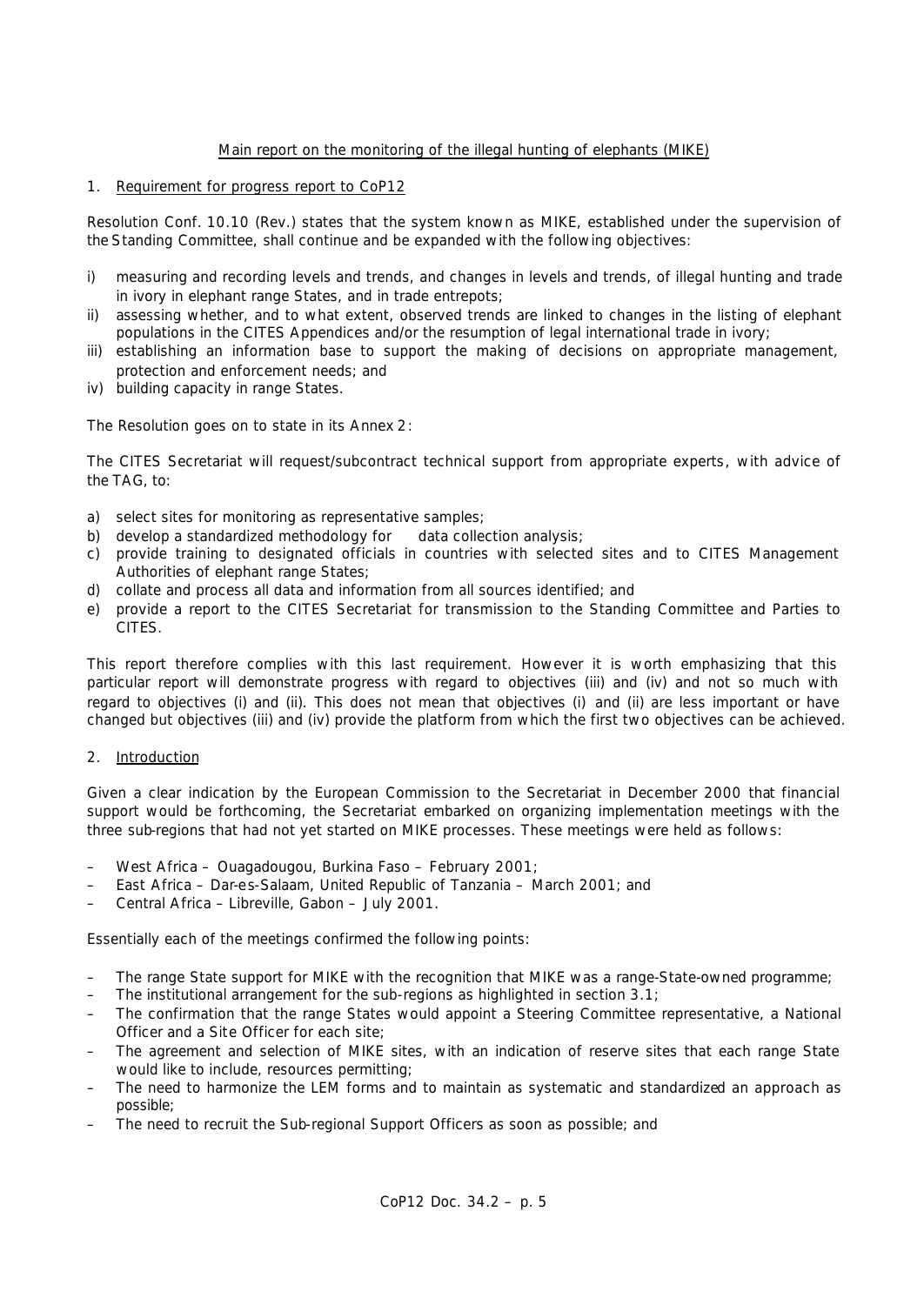– The recognition that the MIKE programme was about developing national capacity so that the monitoring process would become part of each Wildlife Agency's sustainable routine.

Given that southern Africa had started MIKE in their sub-region in 2000/2001, no start -up meeting was required. However, in recognition that no sub-regional meeting had occurred since September 2000, a steering committee meeting was held in June 2002 at Mid Rand, South Africa. This meeting effectively confirmed this Party's agreement with the above points.

On the basis of these meetings, this report describes below progress with regard to:

- **Africa** 
	- Institutional arrangements
	- Sites
	- Law Enforcement Monitoring
	- Population surveys
	- Data analysis
	- Funding situation

### – Asia

– Longer-term funding

### 3. Africa

Following the indication from the European Commission with regard to funding, a contract was signed in June 2001 and the funds became available in October 2001. The start-up for MIKE implementation was formally set in October 2001, when the Director was appointed and charged with overseeing the MIKE programme in Africa and Asia.

### 3.1 Institutional Arrangements

As mandated by the CoP at its 11th meeting, the implementation of MIKE is the responsibility of the Standing Committee, which has in turn set up a sub-committee, known as the MIKE Sub-Group, to carry out that responsibility. The day-to-day coordination and facilitation of MIKE is the responsibility of the MIKE Director, who reports to the Deputy Secretary-General of the CITES Secretariat and to the MIKE Sub-Group. The Director and his Central Coordinating Unit are located in Nairobi, Kenya.

The Africa and Asia regions are divided into four (west, central, southern and East) and two (Southeast and south) sub-regions respectively. As decided at the implementation meetings, each of the African sub-regions have their MIKE implementation supervised by a Steering Committee (usually consisting of the respective Wildlife Directors) and facilitated by a sub-regional Support Officer, who report to the Director. Each range State has a National Officer and Site Officers as the core staff for implementing MIKE.

In addition, there is a MIKE Technical Advisory Group (TAG). This group comprises one expert from each sub-region and, to date, four nominated specialists. The principal role of the TAG is to quide the technical quality of MIKE processes and techniques. The TAG also acts as a peer-review group and any challenge on any outcomes of analysis may be referred to it.

An illustration of this structure is provided in Annex 1. The following can therefore be reported as achieved:

- The Central Coordinating Unit (CCU) is up and r unning and is located in Nairobi;
- The Technical Advisory Group (TAG) is functioning and has met twice (November 2001 and May 2002);
- The sub-regional Steering Committees are in place and met in a full regional meeting in September 2002;
- National and Site officers are positioned in all range States and sites; and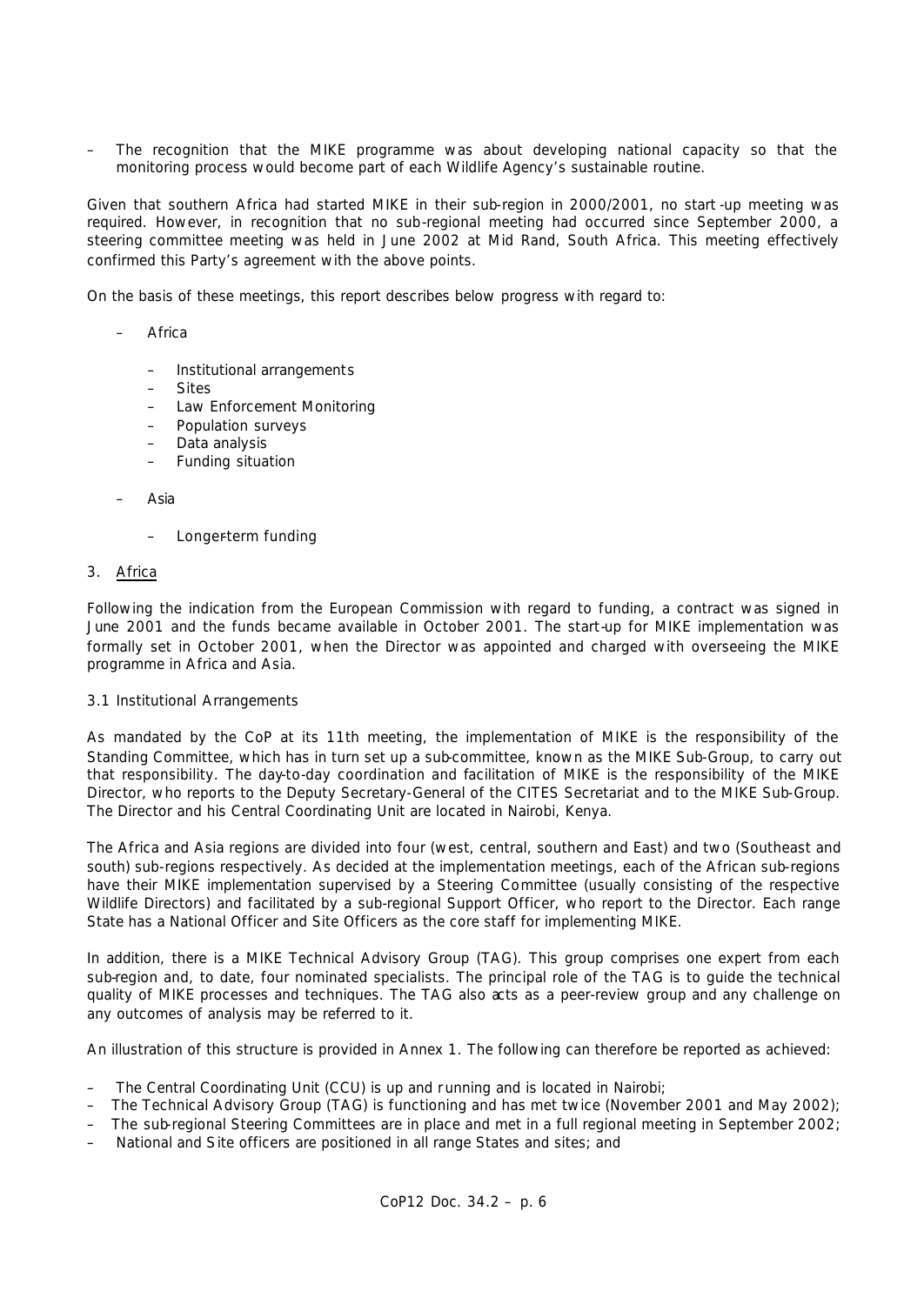- All four sub-regional Support Units are positioned and active
	- West Africa Ouagadougou
	- Central Africa Yaounde
	- Southern Africa Windhoek
	- East Africa Nairobi.

## 3.2 Sites

After consultation with the range States, some 55 sites in 29 range States have been identified so far in Africa. The methodology of site selection was aimed at providing a representative sample of sites based on a combination of various factors:

- forest vs. savannah;
- relative size of elephant populations;
- protection status of site;
- historical incidence of illegal killing;
- ivory trade situation;
- incidence of civil-military conflict;
- level of law enforcement effort; and
- CITES context regarding Harare decisions.

With the benefit of hindsight, this process has revealed some weaknesses and a model-based approach is now thought to be the best way forward. To overcome these weaknesses, it will be particularly important to collect data (covariate information) that will enable the construction of spatial models. Nor should we accept that this is the maximum number of MIKE sites. Indeed, resources permitting, many range States will be and are striving to extend MIKE processes to other significant sites, particularly as national and sub -regional trends and patterns will also be important MIKE objectives. It is therefore important to understand that MIKE is there to assist analysis at site, national, sub-regional and continental levels. The analysis of trends and patterns at the national level, though, may not be easily accommodated until more sites are included. The list of sites is provided in Annex 2.

## 3.3 Law Enforcement Monitoring (LEM)

Monitoring law enforcement is important for two reasons:

- Law enforcement is a deterrent to poaching and has an important impact on illegal killing and so needs to be taken into account when comparing rates of killing across Africa and over time; and
- LEM provides information that site managers can use to determine optimum allocation of resources and so help improve protection and management of elephants.

The LEM work is based on the existing patrol personnel keeping a systematic record of where they go and what they find. In addition, all elephant carcasses, whether located on a site or outside of it, whether found on patrol or otherwise, are requested to be reported on, as this data provides information on why elephants are being killed. This work is based on the use of standard forms and field protocols, and is facilitated by the use of GPSs.

These forms can be summarized as follows:

- Ground patrol forms (provide information on patrol effort and observations made);
- Carcass forms (provide information on elephant deaths and possible causes (not restricted to patrols or sites);
- Monthly reports (summarize the information collected during the month); and
- Annual reports (summarize the monthly information and details other factors that may have contributed to illegal killing).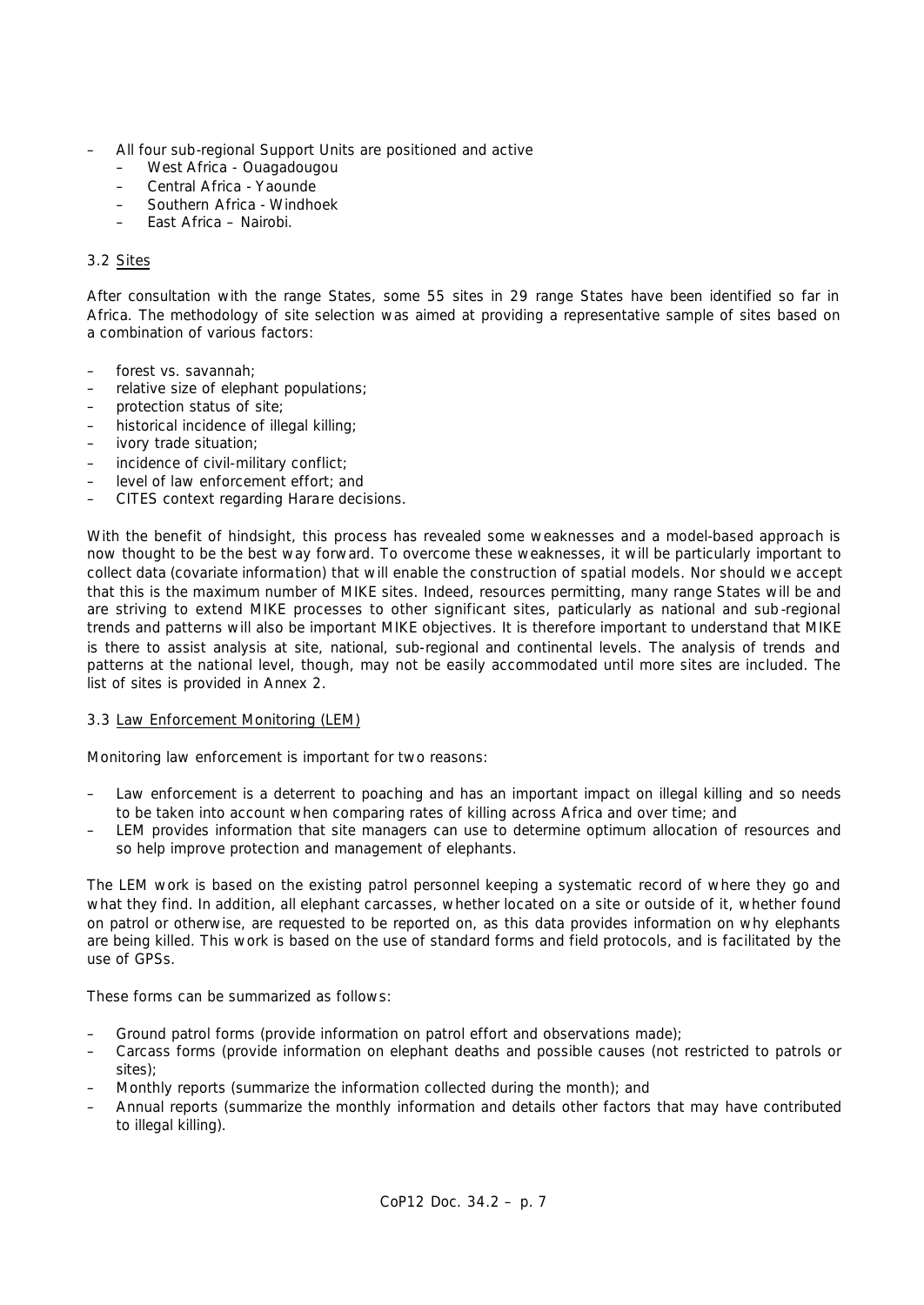The forms have been reviewed by the TAG and will continue to be monitored by it, in an effort to make them as easy to use as possible. Where range States have been using similar forms prior to starting MIKE, then the policy is to encourage an integration of the forms, so that MIKE data are collected without insisting on a MIKE form format.

An important measurement of law enforcement effort is patrol coverage and patrol frequency. The best way to standardize measurement of patrol effort is to map patrol routes with the help of a GPS. GPS is also important for locating carcasses and other signs of illegal activities. Ideally each patrol should use a GPS to record its movements and observations.

Training on the use of the forms and the use of GPS has been provided in all four sub-regions (February to May 2002), followed by the SSOs visiting each site to further training. The current situation on LEM data flow is reflected in Tables 1(a)-(d). However this does not mean that there are no constraints being faced in the delivery of these data. For some countries with reasonably good manpower resources, the current MIKE provision of two GPSs per site is very limiting, particularly if no other GPSs are available.

However there is a more fundamental concern being raised by some of the range States. The first goal of MIKE in terms of law enforcement monitoring (LEM) is to have the system up and running based on existing resources. However many range States are anxious to move their LEM to a more optimal level. This is strongly felt where sites are large and current capacity covers a fraction of the site, or where the wildlife agency is simply not well supported by its Government in terms of staff and budget. In this context, the range States appreciate that the MIKE staff are there to facilitate this programme and re cognize that the MIKE Secretariat can therefore not be regarded as a donor. An obvious solution is for range States' funding partners to assist in moving LEM from a sub-optimal to optimal level on a bilateral basis. However it is important that any such assistance is provided on the full understanding and agreement that the range State can and will absorb and sustain the incremental costs. Secondly it is important that such efforts are consistent with the systematic processes to which the range States have agreed under the MIKE programme.

|               |                  | Patrol data<br>started | Carcass data<br>started | <b>Monthly</b><br>reports started | <b>Annual reports</b><br>started |
|---------------|------------------|------------------------|-------------------------|-----------------------------------|----------------------------------|
| Benin         | Parc W           | April 02               | April 02                | April 02                          | Dec. 02                          |
|               | Pendjari         | April 02               | April 02                | April 02                          | Dec. 02                          |
| Burkina Faso  | Parc W           | Aug. 02                | Aug. 02                 | Aug. 02                           | Dec. 02                          |
|               | Ranch de Nazinga | June 02                | June 02                 | June 02                           | Dec. 02                          |
| Côte d'Ivoire | Comoe            | March 02               | March 02                | March 02                          | Dec. 02                          |
|               | Marahoue         | March 02               | March 02                | March 02                          | Dec. 02                          |
|               | Tai              | March 02               | March 02                | March 02                          | Dec. 02                          |
| Ghana         | Kakum            | April 02               | April 02                | April 02                          | Dec. 02                          |
|               | Mole             | April 02               | April 02                | April 02                          | Dec. 02                          |
| Guinea        | Ziama            | June 02                | April 02                | April 02                          | Dec. 02                          |
| Liberia       | Sapo             | Oct. Oct. 02           | Oct. Oct. 02            | Oct. Oct. 02                      | Dec. 03                          |
| Mali          | Gourma           | April 02               | April 02                | April 02                          | Dec. 02                          |
| Niger         | Babah Rafi       | June 02                | June 02                 | June 02                           | Dec. 02                          |
|               | Parc W           | April 02               | April 02                | April 02                          | Dec. 02                          |
| Nigeria       | Sambissa         | (Nov. 02)              | (Nov. 02)               | (Nov. 02)                         | Dec. 03                          |
|               | Yankarri         | (Nov. 02)              | (Nov. 02)               | (Nov. 02)                         | Dec. 03                          |
| Senegal       | Niokolo-Koba     | Sept. 02               | Sept. 02                | Sept. 02                          | Dec. 02                          |

**Table 1(a): LEM – West Africa: Progress Report per Site**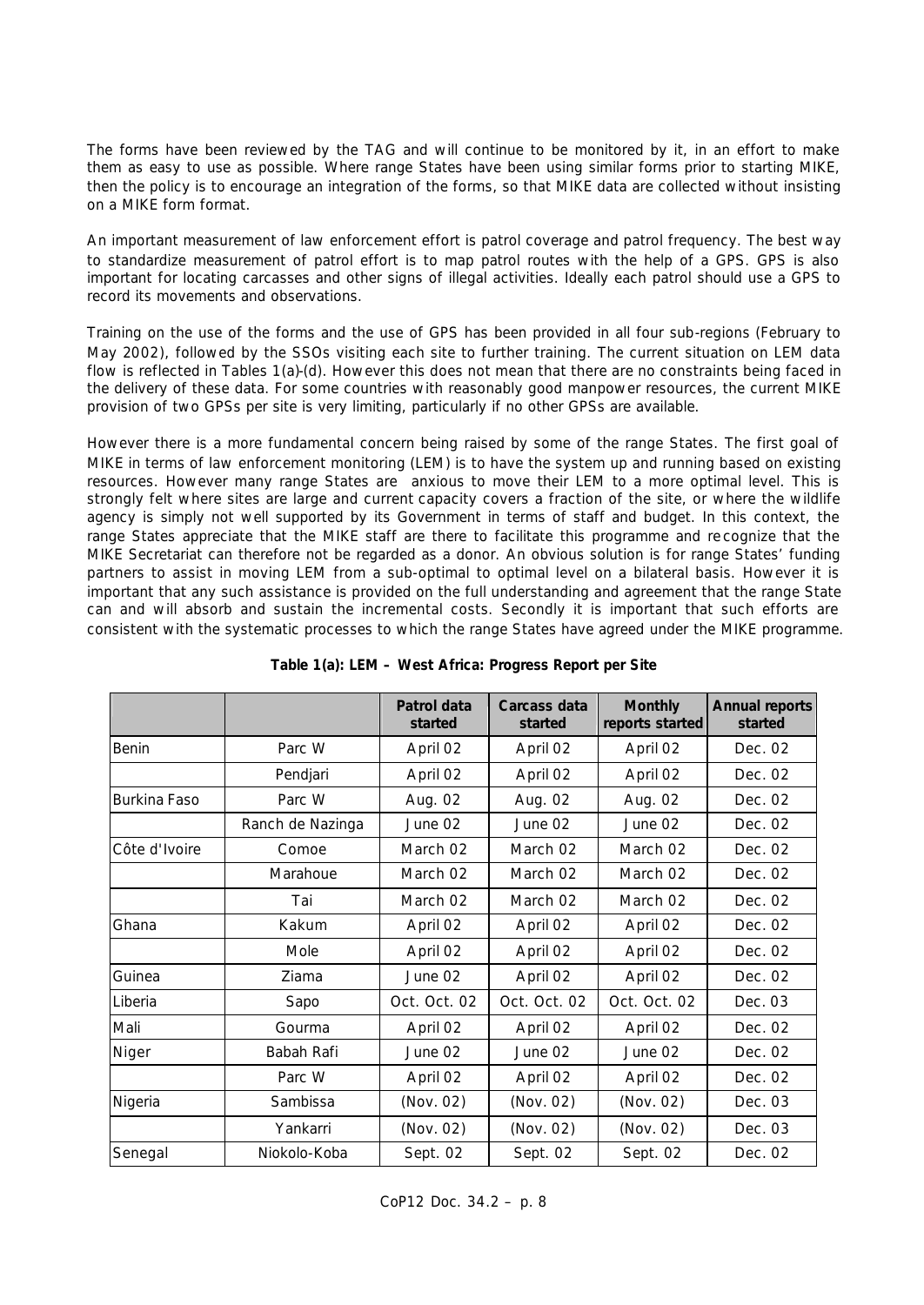|      |                 | Patrol data<br>started | Carcass data<br>started | <b>Monthly</b><br>reports started | <b>Annual reports</b><br>started |
|------|-----------------|------------------------|-------------------------|-----------------------------------|----------------------------------|
| rogo | Fosse aux Lions | April 02               | April 02                | April 02                          | Dec. 02                          |
|      | Keran           | April 02               | April 02                | April 02                          | Dec. 02                          |

## **Table 1(b): LEM – central Africa: progress report per site**

|                                 |                | Patrol data<br>started | Carcass data<br>started | <b>Monthly</b><br>reports started | <b>Annual reports</b><br>started |
|---------------------------------|----------------|------------------------|-------------------------|-----------------------------------|----------------------------------|
| Cameroon                        | Bomba Bek      | July 02                | July 02                 | July 02                           | Dec. 02                          |
|                                 | Waza           | July 02                | July 02                 | July 02                           | Dec. 02                          |
| CAR                             | Dzangha-Sangha | July 02                | July 02                 | July 02                           | Dec. 02                          |
|                                 | Bangassou      | Not Yet                | Not Yet                 | Not yet                           | Not yet                          |
| Congo                           | Noubale-Ndoki  | July 02                | July 02                 | July 02                           | Dec. 02                          |
|                                 | Odzala         | June 02                | Not yet                 | June 02                           | Dec. 02                          |
| .Rep.<br>Dem<br>Οf<br>the Congo | Garamba        | July 02                | Not yet                 | July 02                           | Dec. 02                          |
|                                 | Ituri/Okapi    | July 02                | Not yet                 | July 02                           | Dec. 02                          |
|                                 | Kahuzi-Biega   | July 02                | July 02                 | July 02                           | Dec. 02                          |
|                                 | Salonga        | July 02                | Not yet                 | Not yet                           | Not yet                          |
|                                 | Virunga        | July 02                | Not yet                 | July 02                           | Dec. 02                          |
| Equat. Guinea                   | Mont Alen      | May 02                 | May 02                  | May 02                            | Dec. 02                          |
| Gabon                           | Lope           | July 02                | July 02                 | July 02                           | Dec. 02                          |
|                                 | Minkebe        | July 02                | July 02                 | July 02                           | Dec. 02                          |
| Tchad                           | Zakouma        | June 02                | June 02                 | June 02                           | Dec. 02                          |

# **Table 1(c): LEM – southern Africa: progress report per site**

|                 |               | Patrol data<br>started | Carcass data<br>started | <b>Monthly</b><br>reports started | <b>Annual reports</b><br>started |
|-----------------|---------------|------------------------|-------------------------|-----------------------------------|----------------------------------|
| <b>Botswana</b> | Chobe         | Jul 00                 | Jul 00                  | Jul 00                            | Dec. 00                          |
| Mozambique      | Caborra Bassa | Jan. 01                | Apr 01                  | Oct. 02                           | Dec. 02                          |
|                 | <b>Niassa</b> | Sep 02                 | Sep 02                  | Jan. 03                           | Dec. 03                          |
| Namibia         | Etosha        | Feb. 00                | Feb. 00                 | Feb. 00                           | Dec. 00                          |
| South Africa    | Kruger        | Jan. 01                | Jan. 01                 | Jan. 01                           | Dec. 01                          |
| Zambia          | S. Luangwa    | Oct. 00                | Oct. 00                 | Oct. 00                           | Dec. 00                          |
| Zimbabwe        | Chewore       | Jan. 00                | Jan. 00                 | Jan. 00                           | Dec. 00                          |
|                 | Nyami Nyami   | Jan. 00                | Jan. 00                 | Jan. 00                           | Dec. 00                          |

**Table 1(d): LEM – East Africa: progress report per site**

|  | Patrol data | Carcass data | <b>Monthly</b>           | <b>Annual reports</b> |
|--|-------------|--------------|--------------------------|-----------------------|
|  | started     | started      | <b>I</b> reports started | started               |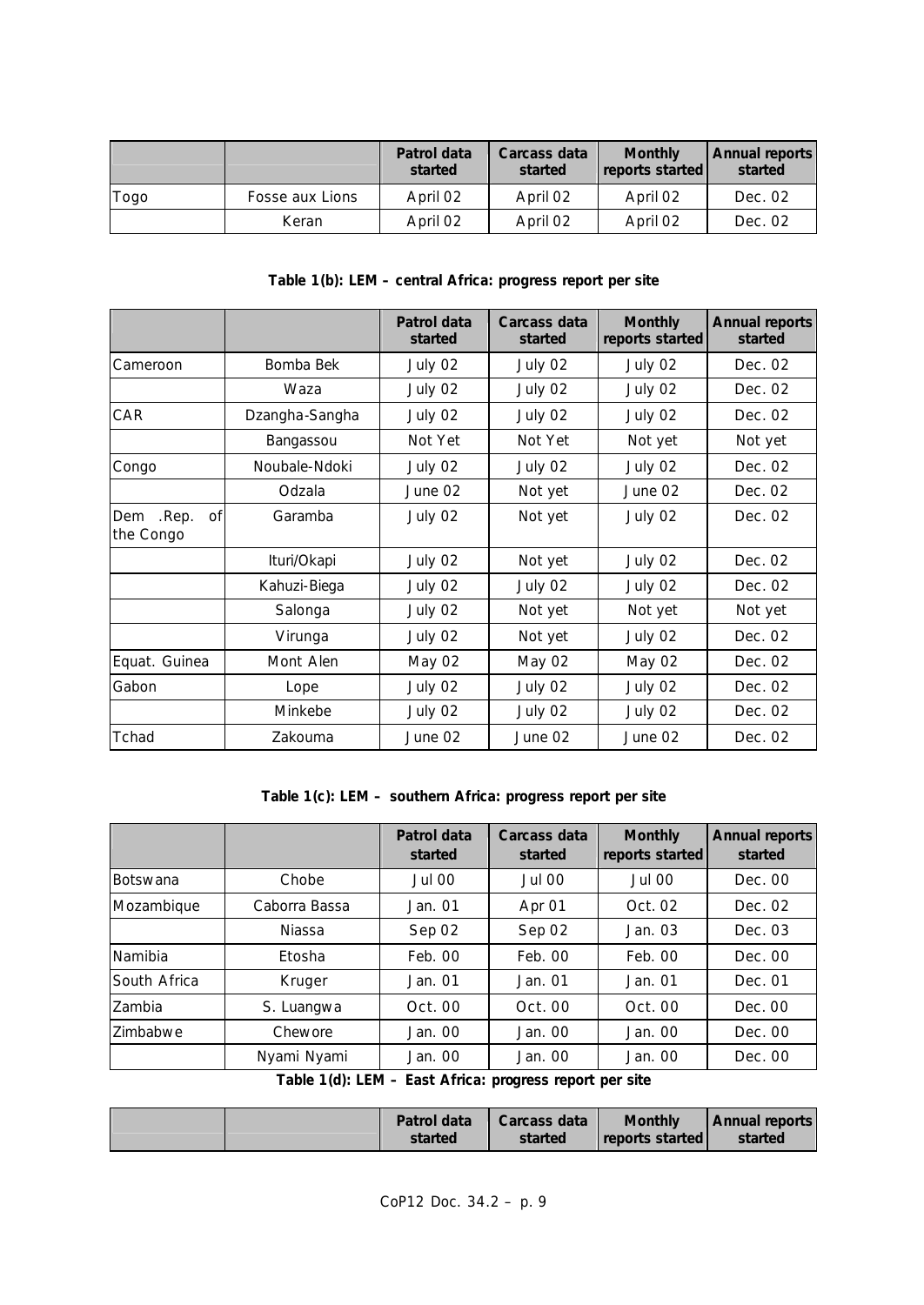|                             |                        | Patrol data<br>started | Carcass data<br>started | <b>Monthly</b><br>reports started | <b>Annual reports</b><br>started |
|-----------------------------|------------------------|------------------------|-------------------------|-----------------------------------|----------------------------------|
| Eritrea                     | Gash-Setit             | <b>Jul 02</b>          | Jun 02                  | <b>Jul 02</b>                     | Dec. 02                          |
| Kenya                       | Elgon                  | <b>Jul 02</b>          | <b>Jul 02</b>           | Jul 02                            | Dec. 02                          |
|                             | Meru/Kora              | Jul 02                 | May 02                  | <b>Jul 02</b>                     | Dec. 02                          |
|                             | Tsavo                  | May 02                 | Apr 02                  | <b>Jul 02</b>                     | Dec. 02                          |
|                             | Samburu/Laikipia       | <b>Jul 02</b>          | Jan. 02                 | <b>Jul 02</b>                     | Dec. 02                          |
| Rwanda                      | Akagera                | Aug. 02                | Aug. 02                 | Aug. 02                           | Dec. 02                          |
| United. Rep. of<br>Tanzania | Katavi/Rukwa           | Aug. 02                | Aug. 02                 | Aug. 02                           | Dec. 02                          |
|                             | Ruaha/Rungwa           | <b>Jul 02</b>          | <b>Jul 02</b>           | Jul 02                            | Dec. 02                          |
|                             | Selous/Mikumi          | Jul 02                 | Jul 02                  | <b>Jul 02</b>                     | Dec. 02                          |
|                             | Tarangire/Manyara      | <b>Jul 02</b>          | May 02                  | Jul 02                            | Dec. 02                          |
| Uganda                      | Elgon                  | Jun 02                 | Jun 02                  | <b>Jul 02</b>                     | Dec. 02                          |
|                             | <b>Murchison Falls</b> | Jun 02                 | Jun 02                  | <b>Jul 02</b>                     | Dec. 02                          |
|                             | Queen Elizabeth        | Jun 02                 | Jun 02                  | Jul 02                            | Dec. 02                          |

## 3.4 Population surveys

The difference between forest and savannah ecosystems is significant for population surveys. Aerial counting methods have been used to estimate elephant populations for a considerable number of years. This technique is not suitable for forest situations. The approach to estimate forest populations has been based on ground surveys, using dung count methods. Historically such an approach has not matched the results delivered by aerial surveys in terms of precision.

However work undertaken under the MIKE pilot project in central Africa and by Conservation International in Ghana (1999-2001) has lead to improvements in the methodology so that the results are now in line with the confidence levels, variance and standard errors of aerial surveys. Accordingly, it has been possible to undertake or plan for a population estimate to be achieved for all current MIKE sites by the end of 2003. This will then set the systematic basis for such estimates to be repeated every two to three years, as recommended in the MIKE design. However it is worth stressing that whilst an aerial survey can be done in a matter of days or at most a week or two, forest surveys are likely to take at least four to five months.

This has institutional implications, which will need to be discussed with the range States that have forest sites over the next year, as one can not expect site staff to suddenly drop other duties and responsibilities to undertake a four-months' survey. Secondly there are financial implications. Such surveys require funding to a similar order as aerial surveys, which has largely been underestimated in the current MIKE budget. However thanks are due to the United States Fish and Wildlife Service, to WWF International and to WCS for providing the necessary funds to support the central Africa forest population programme over the next 18 months and also to Critical Ecosystem Partnership Fund for assisting in West Africa.

The current situation with population surveys is provided in Table 2 (a)-(d).

## **Table 2(a): population surveys – west Africa: progress report**

|       |        | Survey available<br>2000-2002 | Survey planned |
|-------|--------|-------------------------------|----------------|
| Benin | Parc W | [2002]                        | Feb. 03        |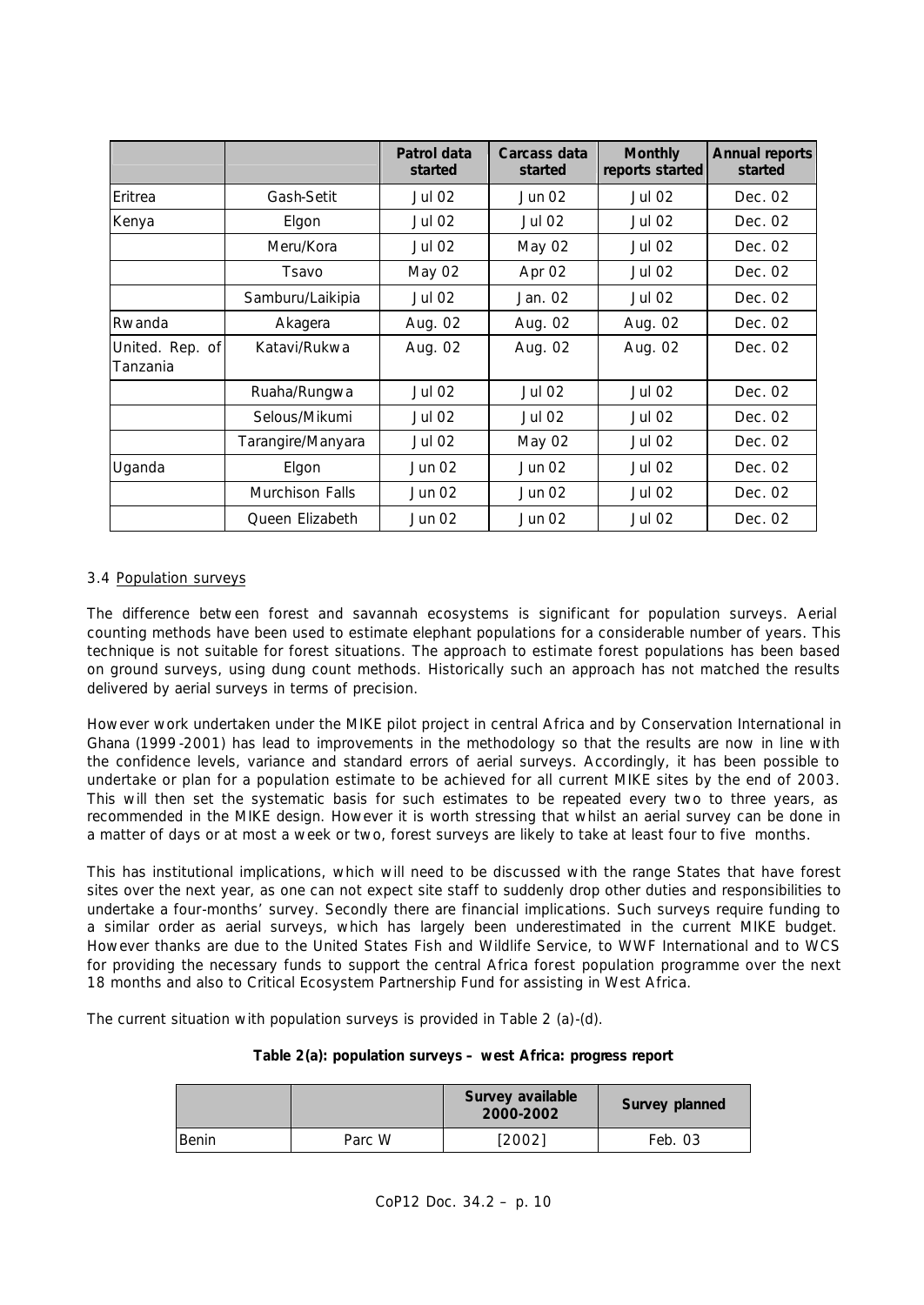|                  |                                               | Survey available<br>2000-2002 | Survey planned  |  |  |
|------------------|-----------------------------------------------|-------------------------------|-----------------|--|--|
|                  | Pendjari                                      | [2000, 2001, 2002]            | Feb. 03         |  |  |
| Burkina Faso     | Parc W                                        | [2002]                        | Feb. 03         |  |  |
|                  | Ranch de Nazinga                              | [2000]                        | Feb. 03         |  |  |
| Côte d'Ivoire    | Comoe                                         |                               | Feb. 03         |  |  |
|                  | Marahoue                                      |                               | 2002            |  |  |
|                  | Tai                                           |                               | 2002            |  |  |
| Ghana            | Kakum                                         | 2001/2                        | 2004            |  |  |
|                  | Mole                                          | 2002                          | 2004            |  |  |
| Guinea           | Ziama                                         |                               | 2003            |  |  |
| Liberia          | Sapo                                          |                               | 2002/3          |  |  |
| Mali             | Gourma                                        | 2002                          | 2004            |  |  |
| Niger            | Babah Rafi                                    |                               | (2004)          |  |  |
|                  | Parc W                                        | 2002                          | Feb. 03         |  |  |
| Nigeria          | Sambissa                                      |                               | Feb. 04         |  |  |
|                  | Yankarri                                      | 2001                          | Feb. 04         |  |  |
| Senegal          | Niokolo-Koba                                  | [2001, 2002]                  | Not yet decided |  |  |
| Togo             | Fosse aux Lions                               |                               | Feb. 03         |  |  |
| Feb. 03<br>Keran |                                               |                               |                 |  |  |
|                  | Notes: [] indicates quality of survey suspect |                               |                 |  |  |
|                  | * only year published                         |                               |                 |  |  |

## **Table 2(b): population surveys – central Africa: progress report**

|                           |                | Survey available<br>2000-2002 | Survey planned |
|---------------------------|----------------|-------------------------------|----------------|
| Cameroon                  | Bomba Bek      |                               | 2003           |
|                           | Waza           | 2002                          | 2004           |
| CAR                       | Dzangha-Sangha |                               | 2003           |
|                           | Bangassou      |                               | 2003           |
| Congo                     | Noubale-Ndoki  |                               | 2003           |
|                           | Odzala         | 2001                          | 2004           |
| Dem. Rep. of<br>the Congo | Garamba        | 2002                          | 2004           |
|                           | Ituri/Okapi    | 2001                          | 2004           |
|                           | Kahuzi-Biega   |                               | $7*$           |
|                           | Salonga        |                               | 2003           |
|                           | Virunga        |                               | 2002           |
| Equat. Guinea             | Mont Alen      |                               | 2003           |
| Gabon                     | Lope           | 2001                          | 2004           |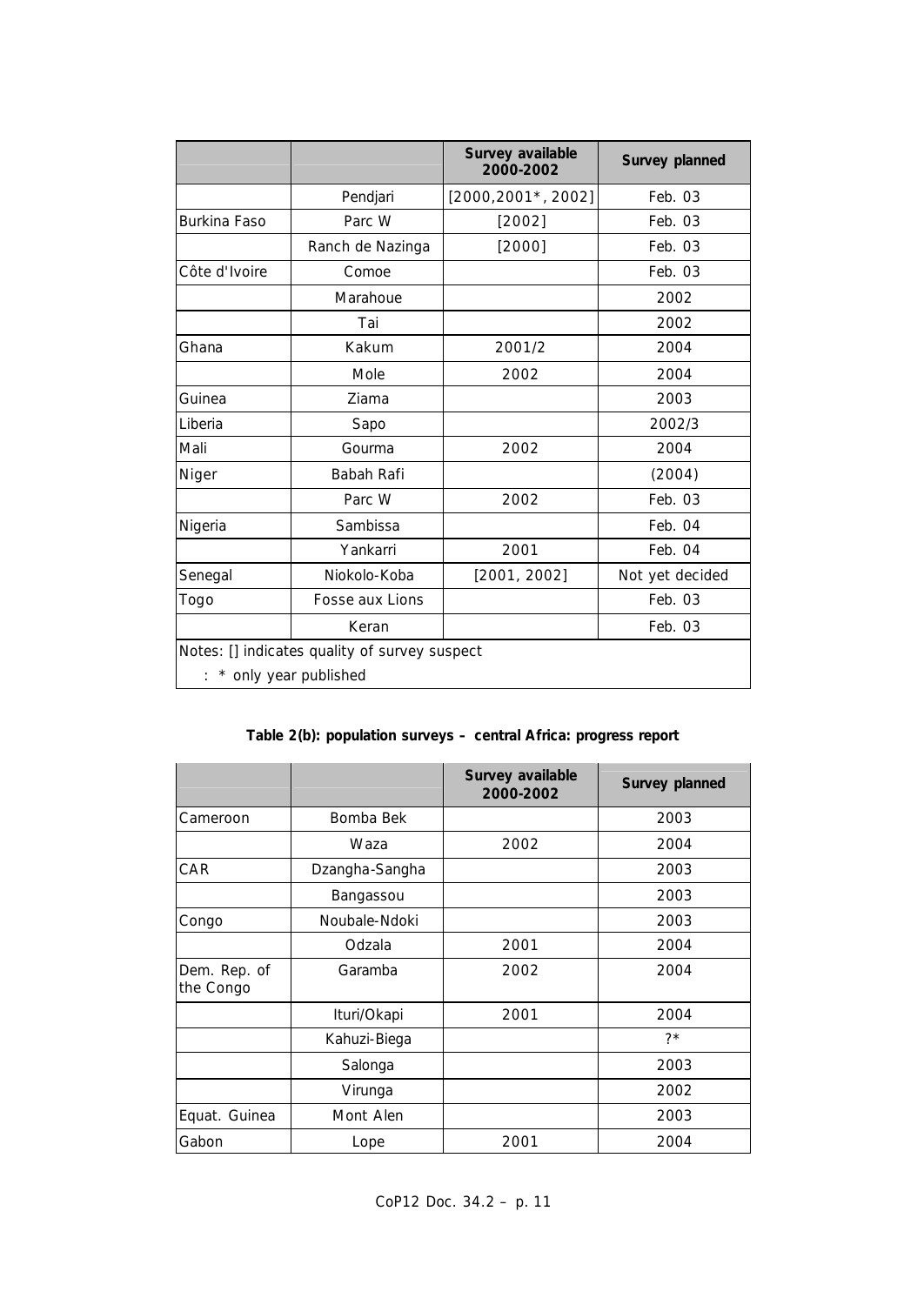|                                                                                                                               |                | Survey available<br>2000-2002 | Survey planned |  |
|-------------------------------------------------------------------------------------------------------------------------------|----------------|-------------------------------|----------------|--|
|                                                                                                                               | <b>Minkebe</b> |                               | 2003           |  |
| Tchad                                                                                                                         | Zakouma        | 2000 & 2002 <sup>1</sup>      | 2003           |  |
| Notes: *Kahuzi-Biega difficult to plan owing to security issues<br><sup>1</sup> Concern expressed over quality of 2002 survey |                |                               |                |  |

# **Table 2(c): population surveys – East Africa: progress report**

|                            |                                                         | Survey available<br>2000-2002 | Survey planned  |
|----------------------------|---------------------------------------------------------|-------------------------------|-----------------|
| Eritrea                    | Gash-Setit                                              | 2001                          | Not yet decided |
| Kenya                      | Elgon                                                   |                               | 2003            |
|                            | Meru/Kora                                               | 2002                          | 2005            |
|                            | Tsavo*                                                  | 2002                          | 2005            |
|                            | Samburu/Laikipia                                        | 2002                          | 2005            |
| Rwanda                     | Akagera                                                 | 2002                          | 2005            |
| United Rep. of<br>Tanzania | Katavi/Rukwa                                            | 2001                          | 2003            |
|                            | Ruaha/Rungwa                                            | (1999)                        | 2003            |
|                            | Selous/Mikumi                                           | (1998)                        | 2002            |
|                            | Tarangire/Manyara                                       | 2001                          | 2003            |
| Uganda                     | Elgon                                                   |                               | 2003            |
|                            | Murchison Falls                                         | 2002                          | 2005            |
|                            | Queen Elizabeth                                         | 2002                          | 2005            |
|                            | Notes: * Included Mkomazi (United Republic of Tanzania) |                               |                 |

# **Table 2(d): population surveys – southern Africa: progress report**

|                                                                                                                            |                             | Survey available<br>2000-2002 | Survey planned    |  |
|----------------------------------------------------------------------------------------------------------------------------|-----------------------------|-------------------------------|-------------------|--|
| Botswana                                                                                                                   | Chobe                       | 2001                          | 2002 <sup>1</sup> |  |
| Mozambique                                                                                                                 | Caborra Bassa <sup>2</sup>  | 2000                          | 2003              |  |
|                                                                                                                            | Niassa                      | 2000                          | 2002              |  |
| Namibia                                                                                                                    | Etosha                      | 2000                          | 2002              |  |
| South Africa                                                                                                               | Kruger                      | 2001                          | 2002              |  |
| Zambia                                                                                                                     | S. Luangwa                  | 2000                          | 2002              |  |
| Zimbabwe                                                                                                                   | Chewore                     | 2001                          | 2003/4            |  |
|                                                                                                                            | Nyami Nyami<br>2001<br>2003 |                               |                   |  |
| Notes:                                                                                                                     |                             |                               |                   |  |
| 1<br>Included in wider Caprivi (Namibia), Zambia & Hwange (Zimbabwe) survey<br>2<br>Included in wider Lower Zambezi survey |                             |                               |                   |  |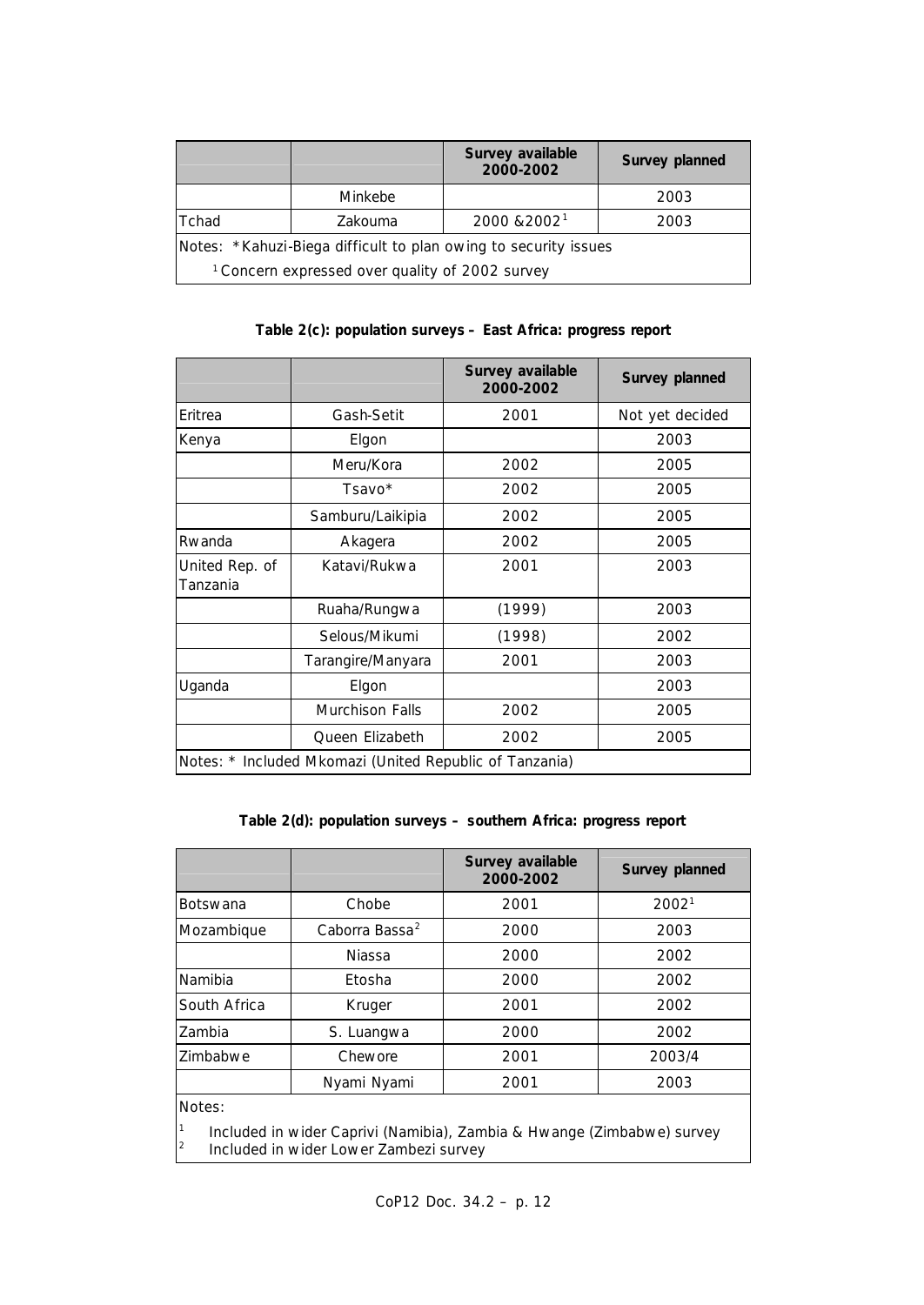### 3.5 Data analysis

The data required per site, the data activities and the expected outputs are illustrated in Annex 3. This information is then placed in a computer-based data management system that will facilitate the analysis of the data provided from the outputs highlighted in Annex 3. Of particular importance will be the capability to commence the analysis at site level and then to develop the analysis further at national, sub-regional and continental levels, whilst maintaining a standardized approach as illustrated in figure 1.

### **Figure 1: Data management and data flow**



It is very important to have a standardized data reporting system in place, since this will greatly affect what can and will be done with the analysis of the data. The data analysis inter-relationships that MIKE will be particularly addressing are:

- population trends;
- patterns of effort;
- patterns of illegal killing and; and
- patterns of influencing factors.

This approach will be facilitated by providing a data analysis programme using Microsoft Access in conjunction with ESRI Arcview 8.1 and appropriate statistical software such as S-PLUS and SAS.

The following principles have been followed in developing the database:

- The database has an identical structure (tables and relationships) at the site level and at higher levels;
- The database stores bot h law enforcement monitoring and elephant population survey data;
- The database has a user-friendly interface for data input mimicking field data forms;
- The database generates summary reports, summary statistics and specific analysis of LEM data at the site level. It provides information and analytical output that is useful to site managers. It informs them about illegal activities in different sectors in their area and trends in these activities over time. This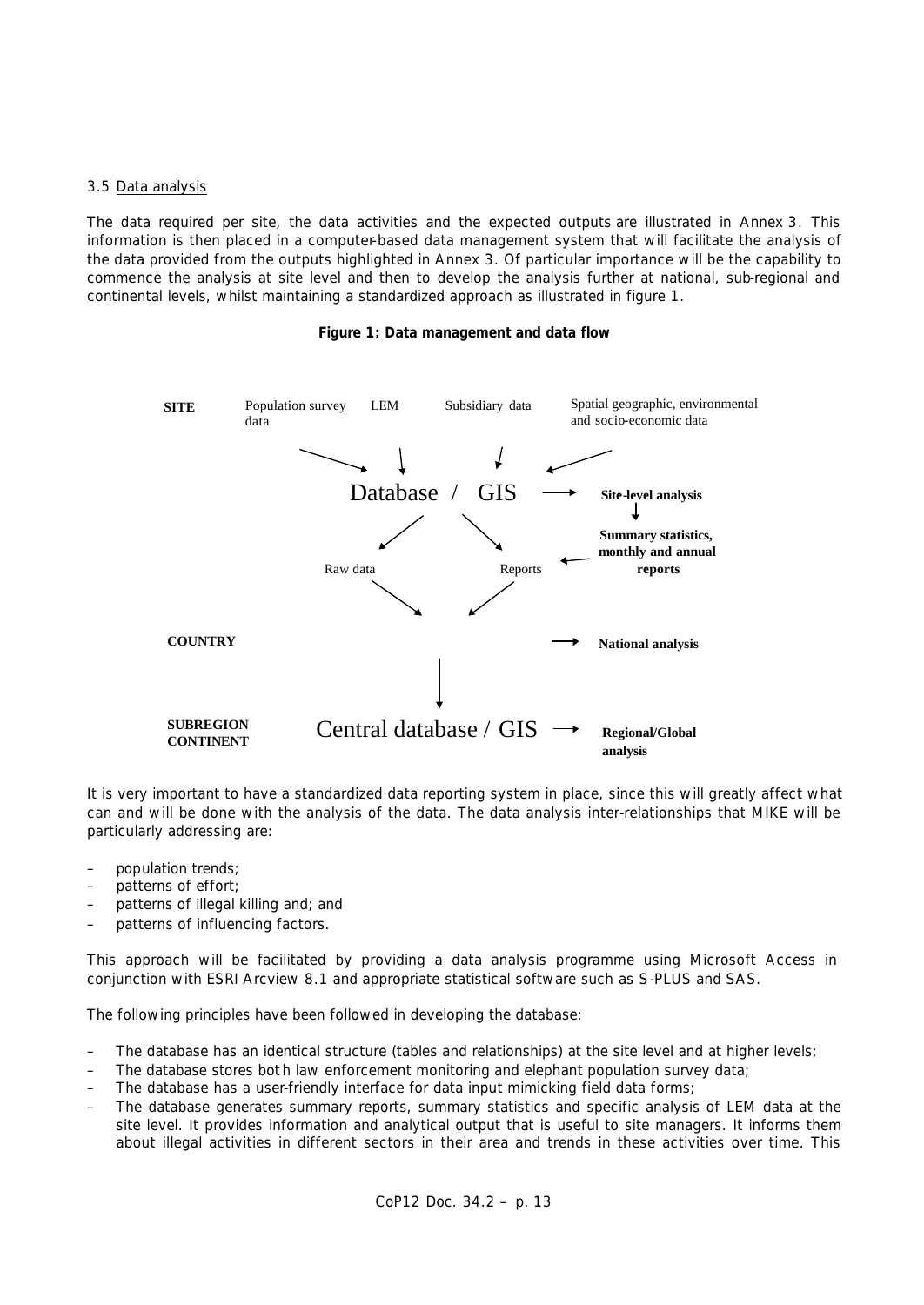should enable them to support management decisions and make optimum allocation of effort to protect and manage elephants and other wildlife species. Site level analysis and direct feedback is important to keep staff motivated, to collect good data and maintain the quality of data management and reporting;

– Both raw data and summary reports move up from the site to higher levels. Feedback mechanisms ensure that results of analysis and data input performed at higher levels also flows back to sites; and

A proper data transfer and backup system will be developed.

Spatial data are important both for the analysis of law enforcement data and population survey data. Location of patrol routes as a measure of patrol effort and distribution of illegal activities are important in the analysis of law enforcement monitoring data. Elephant distribution and densities are usually related to spatial variables such as habitat, human access and human activities. These covariates are important in the analysis and spatial modelling of elephant survey data. Spatial modelling has the potential to improve precision of population estimates and can predict densities in areas between sampling locations. Maps are essential for the design and stratification of population surveys.

Spatial data will be managed in the ArcGIS 8.x Geographic Information System (GIS). ArcGIS allows the development of a geodatabase, which is a spatial implementation of a relational database. This facilitates the integration of the database currently developed in MS Access. Custom analytical tools should be programmed in ArcGIS. The organization of the collection and management of spatial variables relating to elephants also needs to be further developed. At the site level the MS Access database engine is used as the data server in a personal geodatabase. At the continental level, a more powerful data server may be necessary (e.g. SQL server, DB2) which will then act as a server for ArcGIS through the ArcSDE interface.

A Microsoft Access database is therefore being developed which facilitates data entry, management and retrieval and which will be linked to Arcview 8.1 to facilitate the analyses required. This will be available to the Site Officers in a computer system that is being provided at each site together with appropriate training. A similar arrangement will be available for the National Officers, Sub -regional Support Officers and the CCU. An illustration of the output and analysis that this system will provide is provided in Table 3 below:

| <b>LEVEL</b> | <b>DATA INPUT</b>                                                                                                                                                                                            | <b>ANALYSIS AND</b><br><b>REPORTING</b>                                                                                                                                                                                                                             | <b>NOTES</b>                                                                                                                                                                                                                                                                                                 |
|--------------|--------------------------------------------------------------------------------------------------------------------------------------------------------------------------------------------------------------|---------------------------------------------------------------------------------------------------------------------------------------------------------------------------------------------------------------------------------------------------------------------|--------------------------------------------------------------------------------------------------------------------------------------------------------------------------------------------------------------------------------------------------------------------------------------------------------------|
| <b>SITE</b>  | Law enforcement<br>monitoring data: law<br>enforcement effort and<br>results (indicators of<br>illegal killing)<br>patrol forms<br>carcass forms                                                             | Monthly and annual<br>reports with summary<br>tables and statistics<br>on patrol effort and<br>indicators of illegal<br>killing of elephants.<br>Trends and spatial<br>distribution of<br>catch/effort<br>indicators.<br>Trends in causes of<br>elephant mortality. | This type of catch/effort analysis is<br>not as well developed as was first<br>thought and assumes that the<br>relative catch/effort indicators<br>reflect trends in absolute<br>abundance of illegal activities. A<br>few years of data may shed more<br>light on the exact nature of this<br>relationship. |
|              | Subsidiary variables on<br>law enforcement<br>capacity at the site<br>monthly and annual<br>site information on<br>law enforcement<br>capacity (budget,<br>staff, vehicles)<br>monthly and annual<br>reports |                                                                                                                                                                                                                                                                     |                                                                                                                                                                                                                                                                                                              |

## **Table 3: proposed data input and analytical reports for site, national and (sub-)regional levels for MIKE**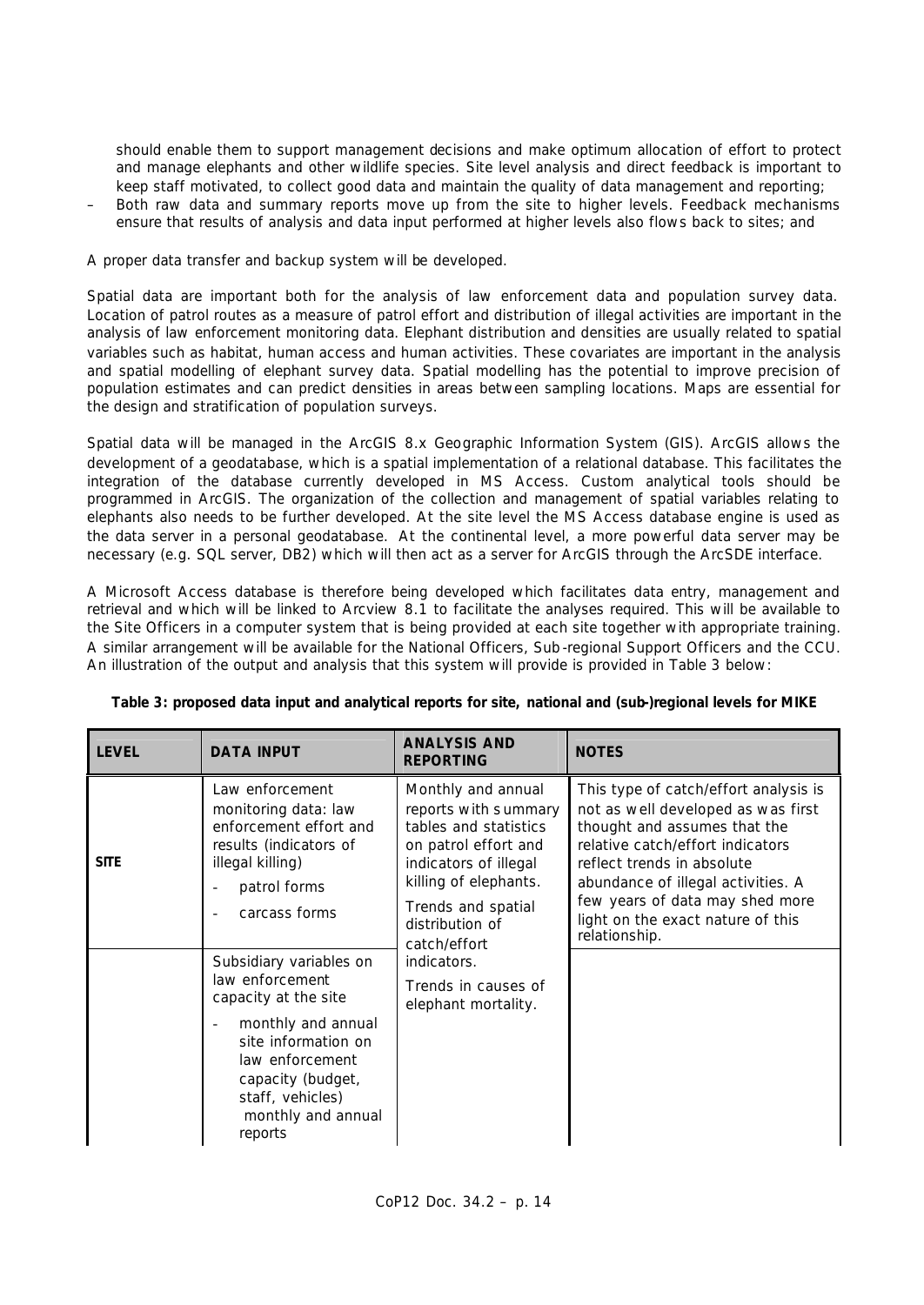| <b>LEVEL</b>    | <b>DATA INPUT</b>                                                                                                                                                                                                                                                                                              | <b>ANALYSIS AND</b><br><b>REPORTING</b>                                                                                                         | <b>NOTES</b>                                                                                                                                                                                                                                                                                                                                                                                                                                                                                                                                                                                                |
|-----------------|----------------------------------------------------------------------------------------------------------------------------------------------------------------------------------------------------------------------------------------------------------------------------------------------------------------|-------------------------------------------------------------------------------------------------------------------------------------------------|-------------------------------------------------------------------------------------------------------------------------------------------------------------------------------------------------------------------------------------------------------------------------------------------------------------------------------------------------------------------------------------------------------------------------------------------------------------------------------------------------------------------------------------------------------------------------------------------------------------|
|                 | Aerial surveys of<br>elephants and carcasses<br>aerial survey forms<br>Ground surveys of<br>elephants<br>ground survey forms<br>Geographic, socio-                                                                                                                                                             | Site estimates of<br>elephant abundance<br>and trend analysis in<br>relation to factors<br>influencing elephants<br>abundance<br>Site base maps | A list of possible factors influencing<br>elephant abundance and illegal<br>killing at different levels is given in<br>Table 4.                                                                                                                                                                                                                                                                                                                                                                                                                                                                             |
|                 | economic and other<br>ancillary data about the<br>site                                                                                                                                                                                                                                                         |                                                                                                                                                 |                                                                                                                                                                                                                                                                                                                                                                                                                                                                                                                                                                                                             |
| <b>NATIONAL</b> | National law<br>enforcement capacity<br>(national budgets, staff,<br>infrastructure,<br>equipment)                                                                                                                                                                                                             | National patterns of<br>illegal killing and of<br>factors influencing<br>illegal killing<br>(including law<br>enforcement effort).              | National patterns of illegal killing<br>will start to emerge with time.<br>Where elephants occur in several<br>places in a country, the chance to<br>reveal real patterns at a national<br>level improves when more sites are<br>involved in the data collection.<br>Patterns of illegal killing will be<br>related to patterns of influencing<br>factors (including site and national<br>levels of law enforcement) and<br>hypotheses about these<br>relationships may be generated.<br>The ability to reveal these trends<br>and relationships increases<br>significantly after several years of<br>data. |
|                 | National background<br>variables and other<br>factors influencing<br>elephants and illegal<br>killing. This includes<br>spatial geographic,<br>environmental and socio-<br>economic variables such<br>as protection and law<br>enforcement, human<br>access and activities,<br>habitat, water sources,<br>etc. | Possibly national<br>trends in elephant<br>populations in relation<br>to factors affecting<br>elephants                                         | National trends in elephant<br>populations can be established<br>through sampling the national<br>population, or through modelling<br>trends from representative sites<br>within the country in relation to<br>influencing factors. This will require<br>the use of (spatial) models for<br>which data on the appropriate<br>(spatial) covariates will have to be<br>collected.<br>Analysing data from several sites<br>together will improve confidence<br>levels and the power to detect<br>trends.                                                                                                       |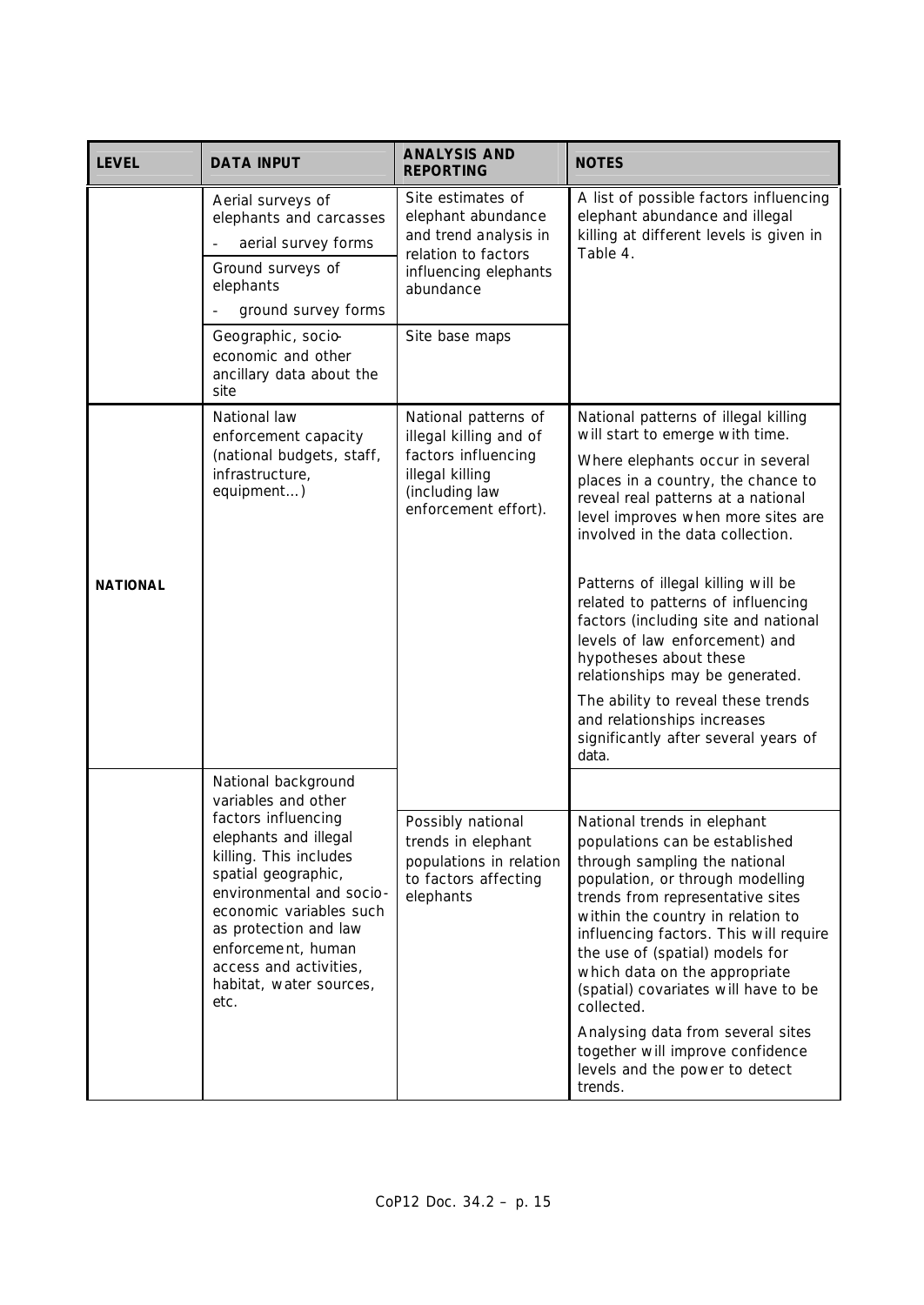| <b>LEVEL</b>                                   | <b>DATA INPUT</b>                                                                                                                                                                                            | <b>ANALYSIS AND</b><br><b>REPORTING</b>                                                                                                                                                                                                                                | <b>NOTES</b>                                                                                                                                                                                                                                                                                                                                                                                                                             |
|------------------------------------------------|--------------------------------------------------------------------------------------------------------------------------------------------------------------------------------------------------------------|------------------------------------------------------------------------------------------------------------------------------------------------------------------------------------------------------------------------------------------------------------------------|------------------------------------------------------------------------------------------------------------------------------------------------------------------------------------------------------------------------------------------------------------------------------------------------------------------------------------------------------------------------------------------------------------------------------------------|
|                                                |                                                                                                                                                                                                              |                                                                                                                                                                                                                                                                        | Many background variables (e.g.<br>GNI, GDP, Corruption Index, civil<br>strife) are stored in the ETIS<br>database and updated annually. We<br>recommend that they be made<br>available for MIKE analysis. See<br>Table 4 for other factors.                                                                                                                                                                                             |
|                                                | ETIS indicators of illegal<br>ivory trade, sources and<br>trafficking routes                                                                                                                                 | Relationships<br>between trends of<br>illegal killing and ETIS<br>variables.                                                                                                                                                                                           | Certain output variables of the ETIS<br>analysis are among the factors that<br>are likely to correlate with illegal<br>killing.<br>One such variable is the law<br>enforcement - reporting ratio (the<br>number of reported seizures of<br>ivory in a country / the number of<br>global seizures in which this<br>country is implicated.                                                                                                 |
| SUB-<br><b>REGIONAL/</b><br><b>CONTINENTAL</b> | Sub-regional and global<br>factors influencing illegal<br>killing (including CITES-<br>related policies)<br>ETIS information on<br>ivory trade (ivory price,<br>markets, global<br>trafficking routes, etc.) | Sub-regional and<br>continental patterns<br>of illegal killing and of<br>factors influencing<br>illegal killing<br>(including law<br>enforcement effort<br>and CITES-related<br>policies).                                                                             | Patterns of illegal killing at a sub-<br>regional and continental level are<br>likely to emerge with time.<br>Standardized data collection at 55<br>sites (and maybe more in the<br>future) across Africa greatly<br>enhances the chance to detect<br>these patterns.<br>Patterns of illegal killing may be<br>linked to patterns of influencing<br>factors revealing differences<br>between sites and countries.                        |
|                                                |                                                                                                                                                                                                              | Sub-regional and<br>continental trends in<br>elephant abundance<br>of the different sites<br>combined in relation<br>to factors affecting<br>elephants, including<br>illegal killing.<br>Comparison of trends<br>in causes of illegal<br>killing between<br>countries. | Analysing data from several sites<br>together will improve confidence<br>limits and the power to detect<br>changes in the population. Sub-<br>regional and continental trends in<br>elephant abundance will be<br>analysed in relation to patterns of<br>illegal killing and to factors<br>affecting elephants. This will<br>require the development of (spatial)<br>models for which appropriate<br>covariate data should be collected. |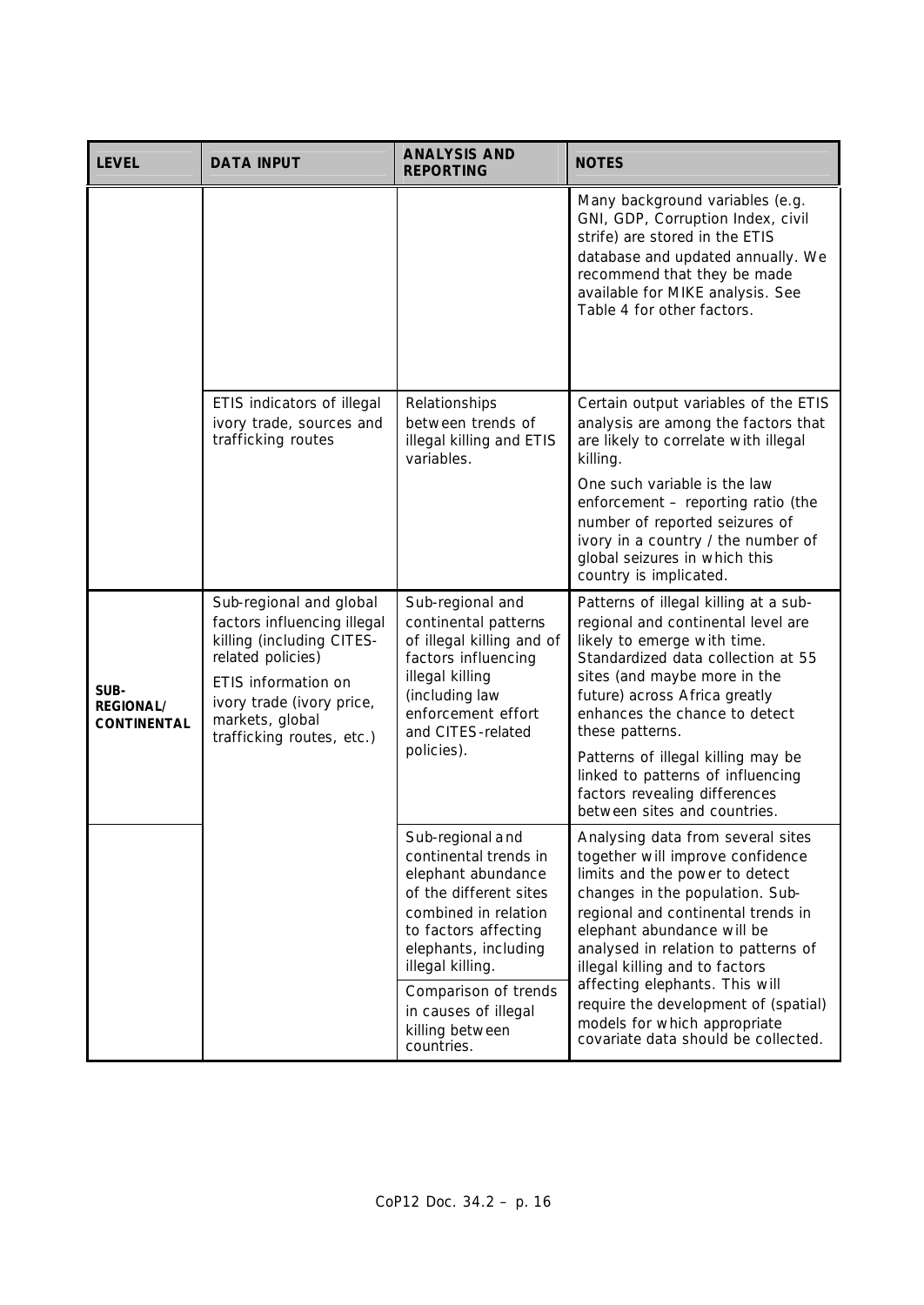| <b>Factors</b>                     | <b>Site</b> | <b>National and</b><br>sub-regional |
|------------------------------------|-------------|-------------------------------------|
| Ecosystem type/habitat             | X           | X                                   |
| Elephant population levels         |             | X                                   |
| Elephant/human conflict levels     | X           | X                                   |
| Adjacent land use                  | X           |                                     |
| Human access                       | X           | X                                   |
| Human population pressure          | X           | X                                   |
| Availability of water              | X           | X                                   |
| Land tenure systems                | X           | X                                   |
| Development activities             | X           | X                                   |
| Research activities                | X           |                                     |
| Tourism activities                 | X           | X                                   |
| History of illegal killing         | X           | X                                   |
| Proximity to international borders | X           |                                     |
| Cross-border incursions            | X           | X                                   |
| Civil/military conflict            | X           | X                                   |
| Law enforcement effort levels      | X           | X                                   |
| Judicial severity                  |             | X                                   |
| Corruption                         |             | X                                   |
| Illegal drug/arms trafficking      |             | X                                   |
| Ivory trade patterns               |             | X                                   |
| CITES trade decisions              | X           | X                                   |

**Table 4: Proposed list of factors having a possible influence on illegal killing and elephant abundance at the site and national/sub-regional levels.**

Since September 2002, the basic structure, tables and relationships of the site-level database have been developed in harmony with the data collection forms and planned analyses. Some modifications to the forms were made to achieve this harmonization. A first draft of the user menu and illustration of data entry forms has been developed. Data entry forms that mimic field forms have now been designed. The appropriate queries to generate the monthly and annual reports and the reports themselves are under development. Database outputs will include tabular summaries of protection effort and results of patrolling and an illustration of a "catch/effort" analysis that provides indicators of illegal activities both in space and time. This process will be facilitated as a more comprehensive data set becomes available.

The development of the database currently receives user-feedback from the Namibian MIKE team in its initial stages of development. It will be further evaluated by users from the other regions during the first year of its use, starting this year. This feedback will help improve the design and interaction with the user.

Ideas about the analytical framework will continue to be discussed, developed and tested, especially as more comprehensive data become available.

3.6 Funding situation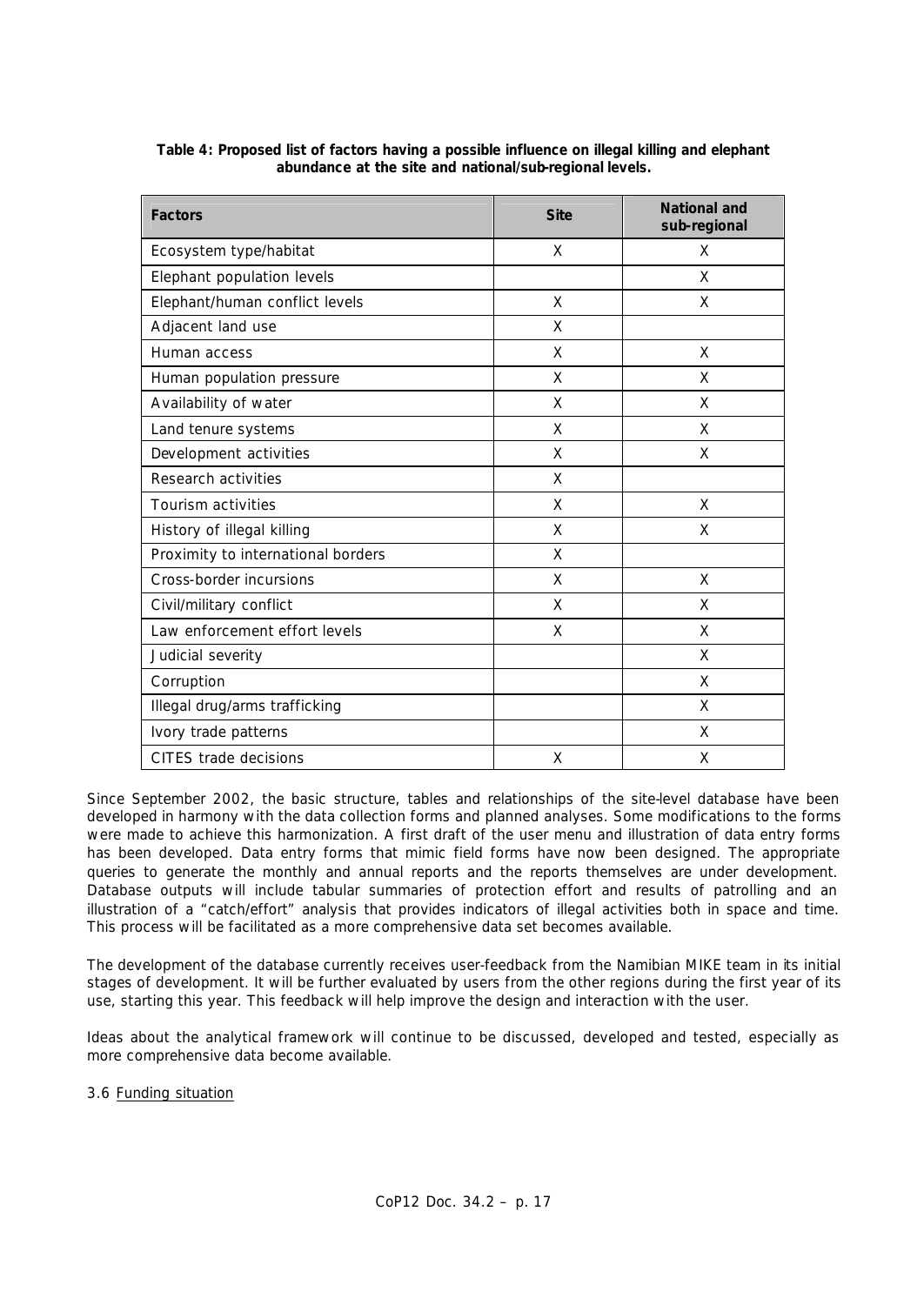The current funding for Africa is provided under a project agreement between the CITES Secretariat and the European Commission. This agreement approved the expenditure of USD 3,014,030 over an 18-months' period, starting on 1 November 2001.

The allocation of this budget is reflected in figure 2 and the allocation of the range State component is reflected in figure 3.



**Figure 2: MIKE EC budget allocation (2001-2003)**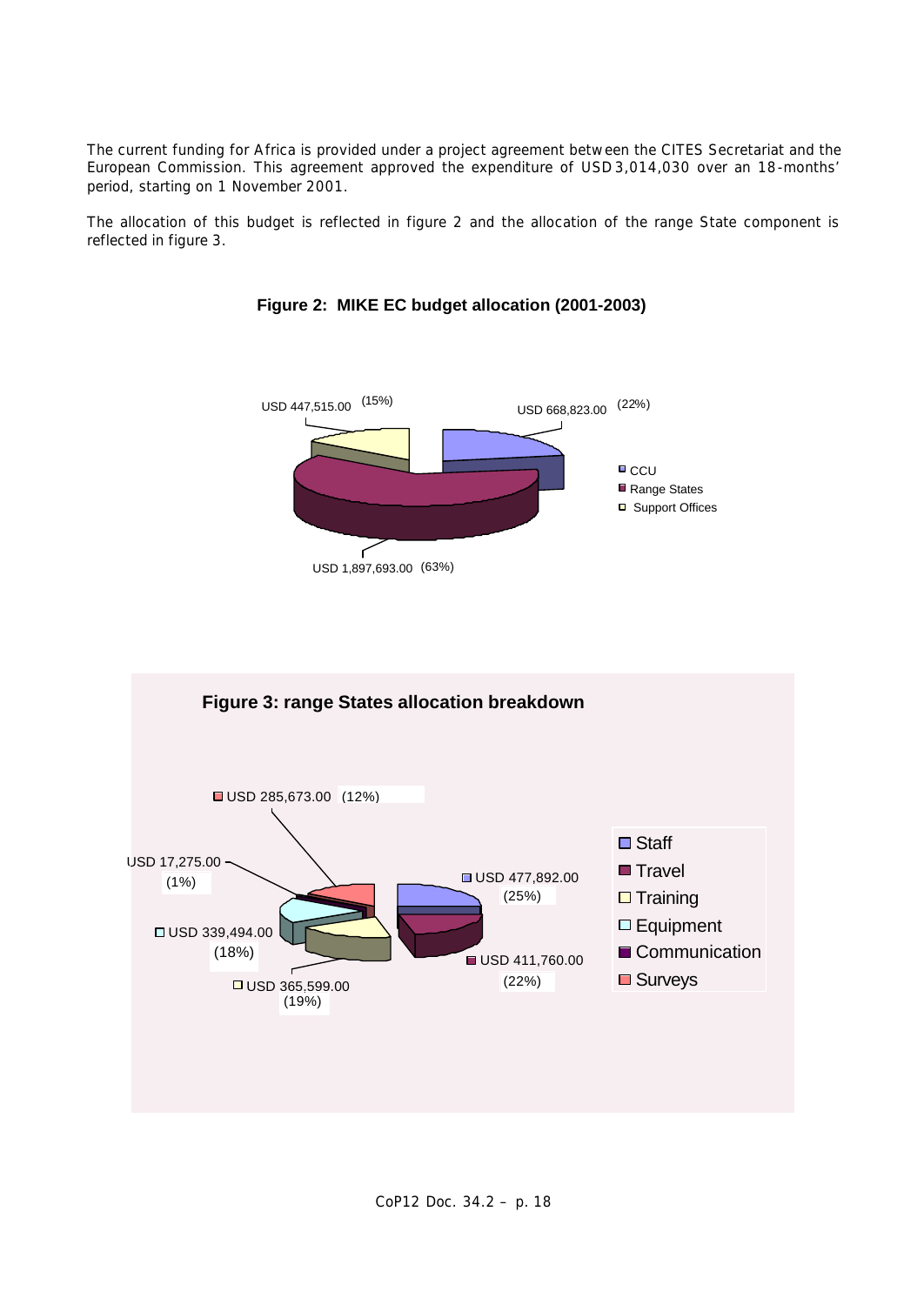However a condition of this agreement is that the EC will only provide 66.85 per cent of the approved budget. There has been a need to obtain the remainder under a matching fund arrangement. This has been achieved thanks to contributions from the following donors:

- Government of Belgium
- Government of Japan
- Critical Ecosystem Partnership Fund
- US Fish and Wildlife Service (AfECF)
- The range States
- Environmental Systems Research Institute (ESRI)
- GTZ
- UNESCO (World Heritage)

In September 2002, the expenditures amounted to 45% of the allocation.

Funding beyond the 18-months' period is discussed under section 5.

### 4. Asia

In October 1999, a meeting was held in Bangkok, which was attended by five of the eight range States that comprise Southeast Asia. The purpose of the meeting was to discuss and get support for starting a MIKE pilot project in Southeast Asia. The agreement reached and support provided at the meeting became the basis for looking for funds to undertake the pilot project. Regrettably no such funds have been forthcoming.

When the MIKE Director was appointed in September 2001, it was agreed that it would be a priority to seek funds to start MIKE in Southeast Asia and to initiate discussions with the remaining sub-region, south Asia. However it was also agreed that the first priority had to be to get the African programme up and running in order to avoid the Director's attention being spread too thinly and thus risking failures on both fronts.

It was therefore not until April 2002 that fund-raising for Southeast Asia could be focussed on. However the United States Fish and Wildlife Service has now approved funds and the Critical Ecosystem Partnership Fund is actively considering the provision of funds to get MIKE started in this sub-region*.* The Wildlife Conservation Society have also agreed to help collaborate with implementing MIKE, especially with regard to assisting training, facilitating field work and developing practical monitoring techniques adapted to Southeast Asia needs. The next steps require full consultation with the eight range States in order to get their up-todate understanding and support for implementing MIKE as a monitoring programme that has been mandated by the range States and is therefore owned by the range States. Included in those steps will be the process of creating a better understanding by and encouragement of NGO support for this range-State initiative.

During the latter part of 2002 and early 2003, the MIKE Director will undertake travel to the south Asia range States to discuss the possible approach to and implementation of MIKE in that sub-region. This will help guide efforts that will be required to obtain funding.

### 5. Longer-term funding

It is the aim of the MIKE programme to endeavour to provide 10 years of support, so that at the end of the support period, each range State will have had the opportunity to develop a sustainable monitoring programme supported by its own recurrent budget.

For Africa, the current 18-months' EC support is due to end in April 2003. However recent discussions with the European Commission indicate its willingness to support MIKE in the longer term. It is therefore currently determining which funding instrument would be the most appropriate for submitting a project proposal.

However it is highly unlikely that the new funding could be approved in time for a smooth transition in May 2003. It is therefore realistic to acknowledge that a bridging period of probably 12 months will be required,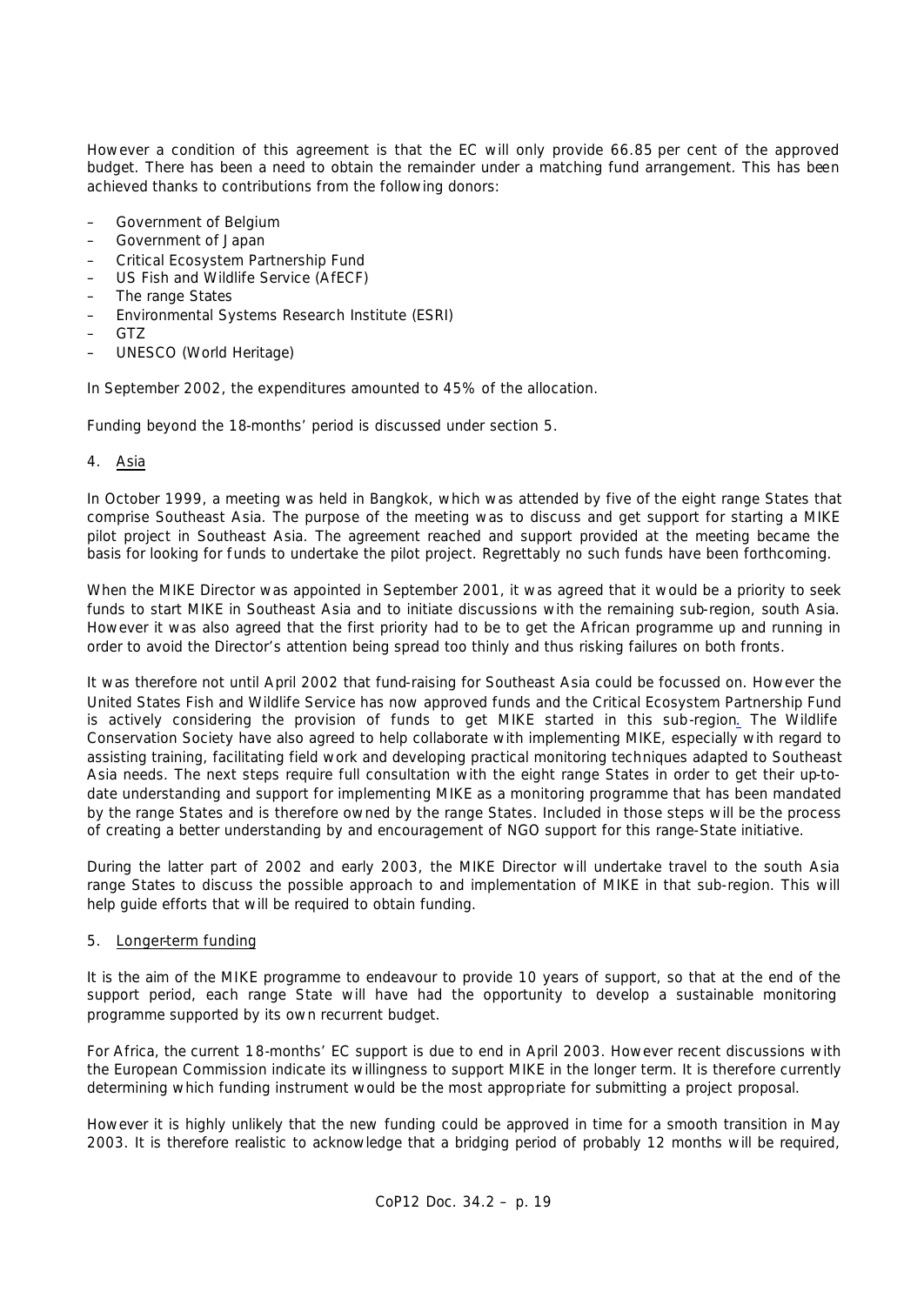if MIKE is to maintain continuity. It is projected that this bridging period will require a financial supplement of approximately USD 1 million.

For Asia, the longer-term funding will be sought during 2003.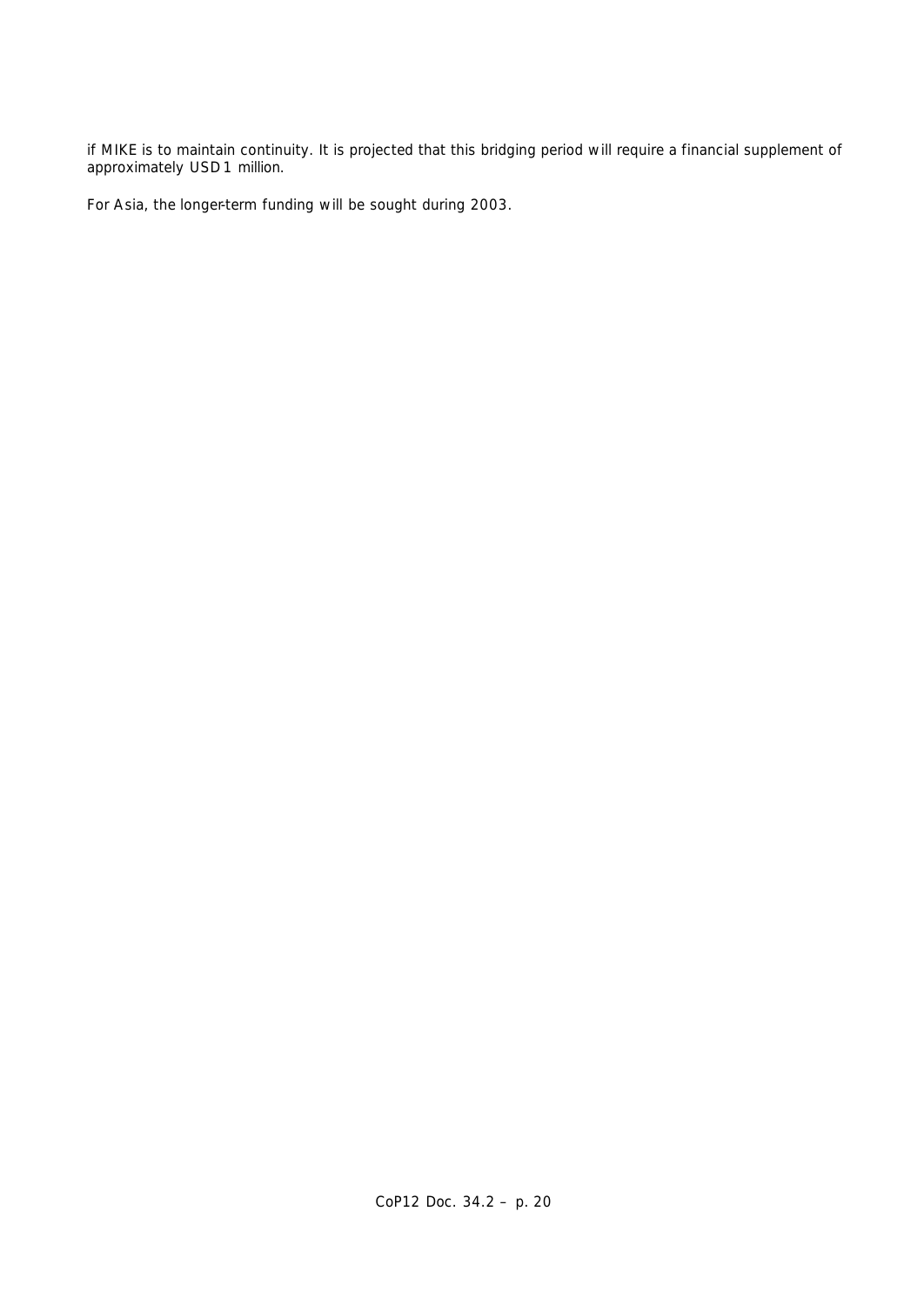CoP12 Doc. 34.2 Annex 1



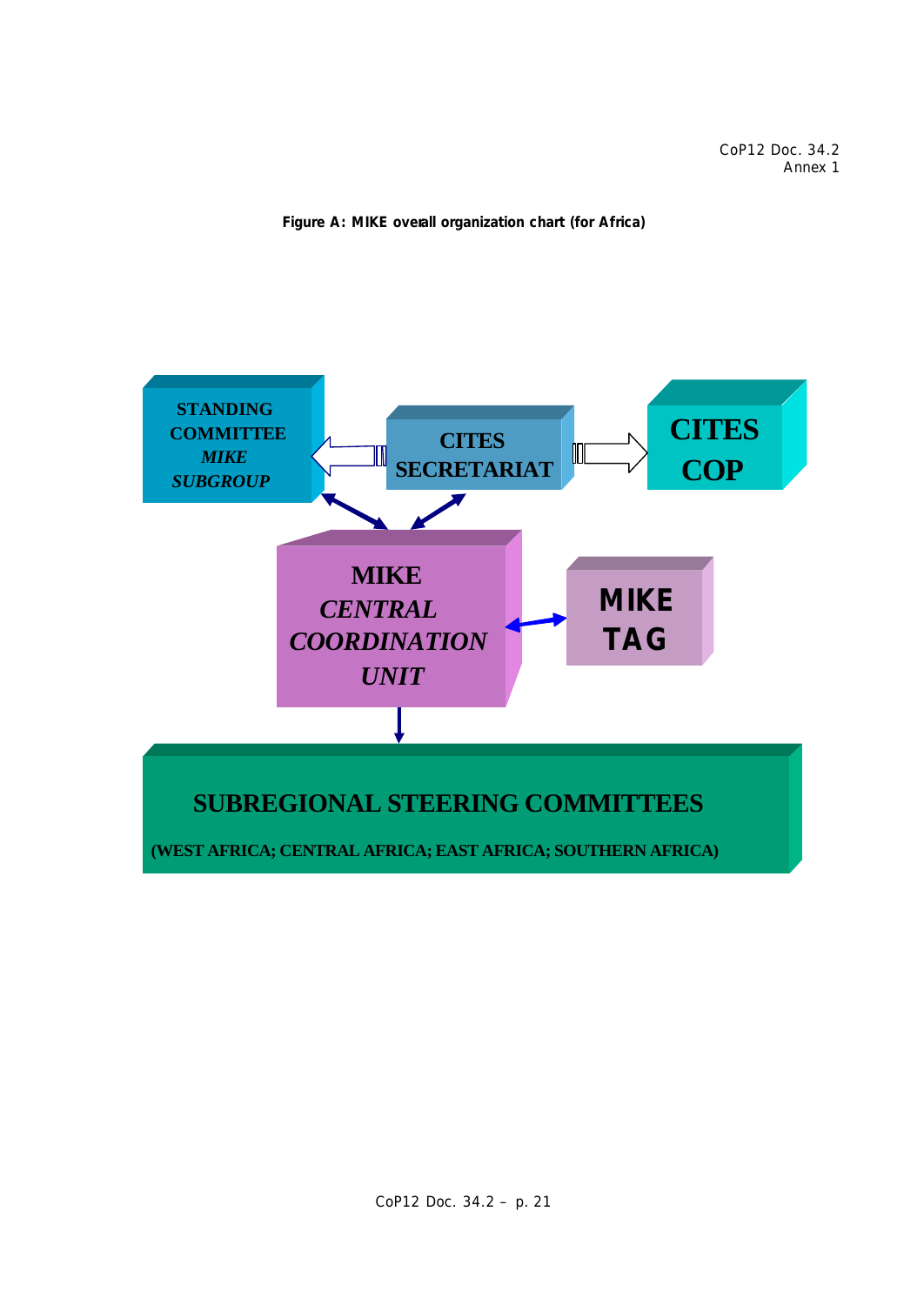

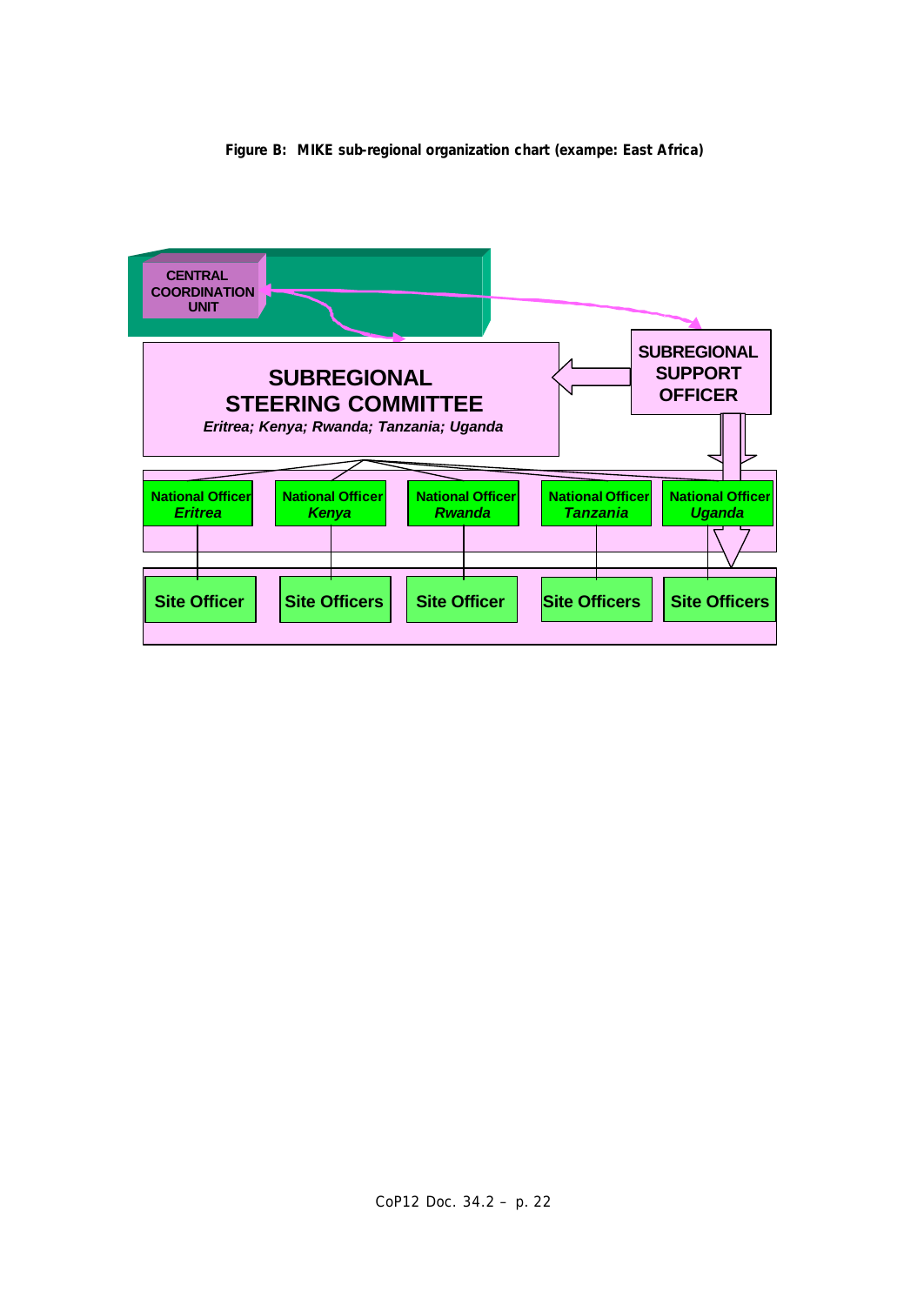### **MIKE sites in Africa**

| West Africa sub-region:    | Sites:                                                         |
|----------------------------|----------------------------------------------------------------|
| Benin                      | Pendjari (S/F), Park "W" (S)                                   |
| Burkina Faso               | Ranch de Nazinga (S/F), Park "W" (S)                           |
| Côte d'Ivoire              | Tai (F), Marahoue (S/F), Comoe (S)                             |
| Ghana                      | Kakum (F), Mole (S)                                            |
| Guinea                     | Ziama (F)                                                      |
| Liberia                    | Sapo (F)                                                       |
| Mali                       | Gourma (S)                                                     |
| Niger                      | Babah Rafi (S), Park "W" (S)                                   |
| Nigeria                    | Sambissa (S), Yankarri (S)                                     |
| Senegal                    | Niokolo-Koba (S)                                               |
| Togo                       | Keran (S), Fosse aux Lions (S)                                 |
|                            |                                                                |
| Central Africa sub-region: | Sites:                                                         |
| Cameroon                   | Bomba Bek (F), Waza (S),                                       |
| CAR                        | Dzanga-Sangha (F), Bangassou (F)                               |
| Congo                      | Noubale-Ndoki (F), Odzala (S/F)                                |
| Dem .Rep. of the<br>Congo  | Ituri/Okapi (F), Salonga (F), Garamba (S/F), Kahuzi-Biega (F), |
|                            | Virunga (S)                                                    |
| Equatorial Guinea          | Monte Alen (F)                                                 |
| Gabon                      | Lope (F), Minkebe (F)                                          |
| Tchad                      | Zakouma (S)                                                    |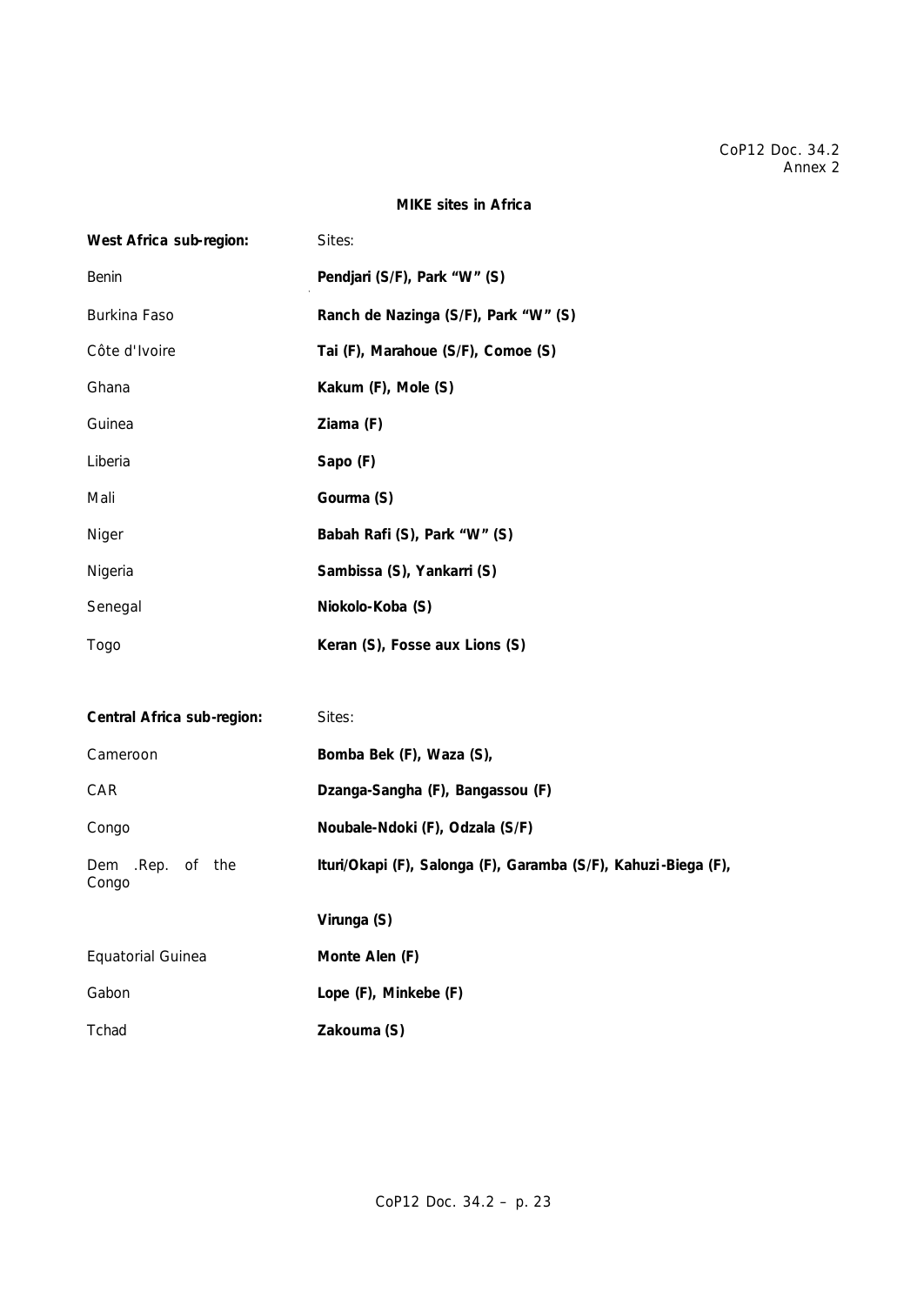| Southern Africa sub-region: | Sites:                                                   |
|-----------------------------|----------------------------------------------------------|
| Botswana                    | Chobe (S)                                                |
| Mozambique                  | Niassa (S), Cabora-Bassa (S)                             |
| Namibia                     | Etosha (S)                                               |
| South Africa                | Kruger (S)                                               |
| Zambia                      | South Luangwa (S)                                        |
| Zimbabwe                    | Chewore (S), Nyami Nyami (S)                             |
|                             |                                                          |
| East Africa sub-region:     | Sites:                                                   |
| Eritrea                     | Gash-Setit (S)                                           |
| Kenya                       | Tsavo/(Mkomazi) (S), Meru/Kora (S), Samburu/Laikipia (S) |
|                             | Elgon (F)                                                |
| Rwanda                      | Akagera (S)                                              |
| Un. Rep. of Tanzania        | Selous/Mikumi (S), Ruaha/Rungwa (S), Katavi/Rukwa (S)    |
|                             | Tarangire/Manyara<br>(S)                                 |
| Uganda                      | Queen Elizabeth (S), Elgon (F), Murchison Falls (S)      |

## **S = Savannah**

## **F = Forest**